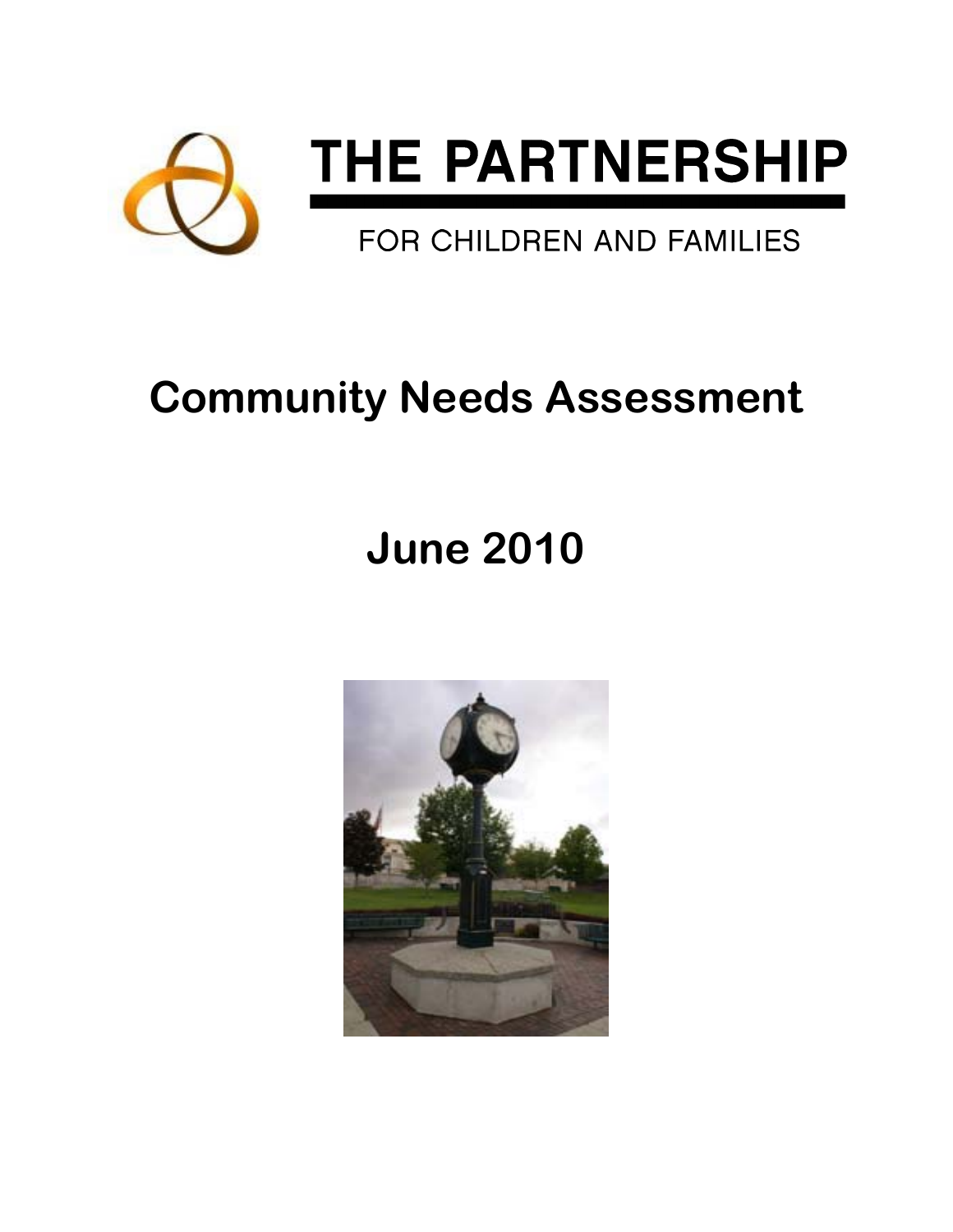## **Acknowledgements**

**The Partnership for Children and Families (The Partnership) works diligently every day to improve the lives of children, families and child caregivers in North Central Washington. Partnership members form a coalition that works together to enhance, develop and implement a network of services to support residents in Chelan and Douglas Counties.** 

**Thanks to our colleagues and community leaders for their help in making this report as accurate and transparent as possible. The community needs assessment process would not have been possible without the financial support of the following organizations:** 

- **Catholic Family & Child Service**
- **Children's Home Society of Washington**
- **Columbia Valley Community Health**
- **Family Planning Association of Chelan-Douglas Counties**
- **North Central Educational Service District**
- **The Partnership for Children and Families**
- **United Way of Chelan and Douglas Counties**

**The information presented is accurate to the best of our knowledge. Reliable sources were used to collect information and data presented. Points of view or opinions stated in this document are those of the author(s) and do not necessarily represent the official position or policies of the hiring entity, partner members, or any of their client affiliates.** 

**The goal of this report is to inspire partner members to develop new strategies and partnerships to make our region an even stronger place to live, learn and retire.** 

**Assisted by:** 

**CC Consulting, Harvey and Roxi Nanto 2961 Riviera Boulevard, Malaga WA 98828 (509) 665-9787; FAX (509) 664-6437; nanto@televar.com**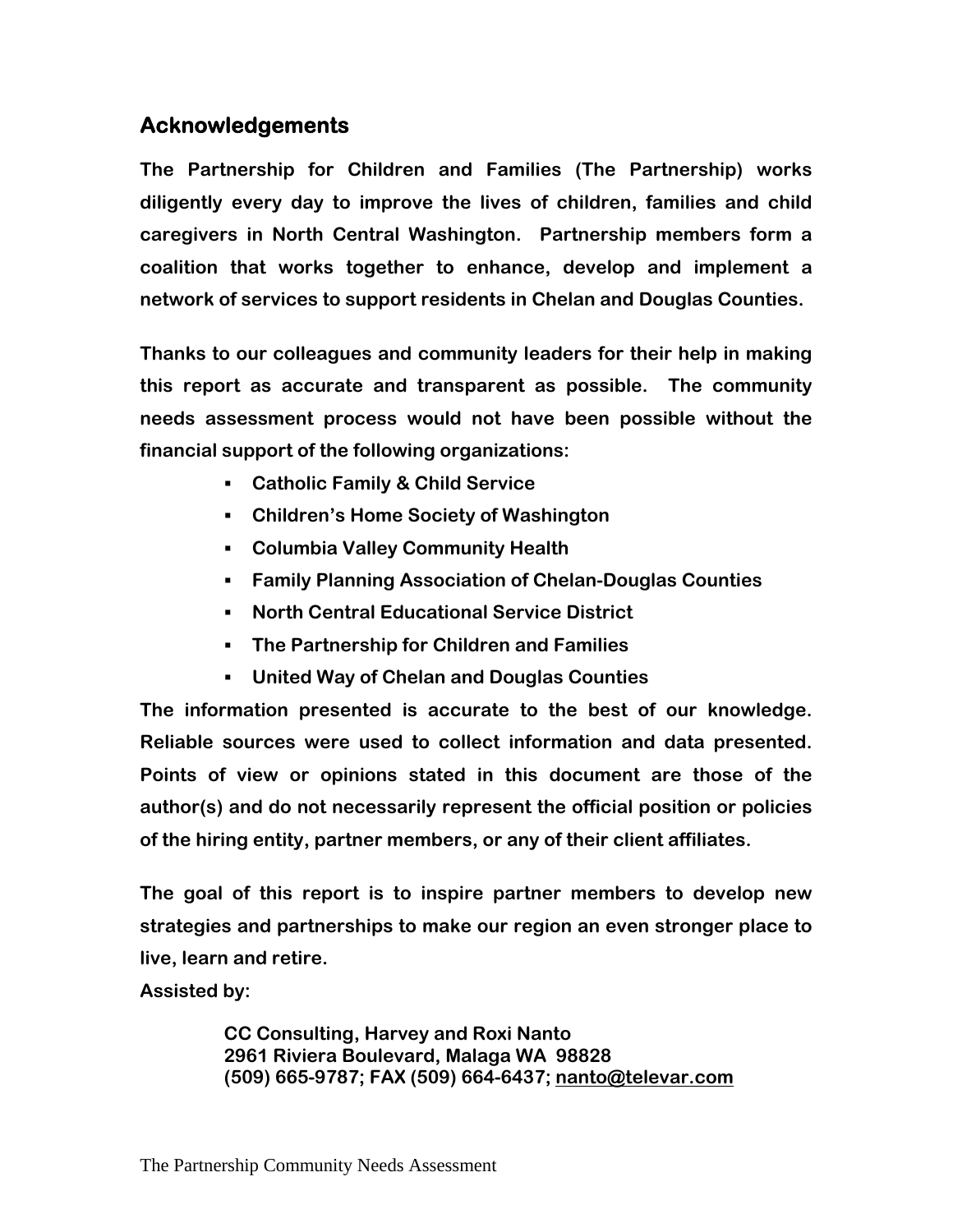## **Table of Contents**

| <b>Introduction</b>                                                 |                         |  |
|---------------------------------------------------------------------|-------------------------|--|
| <b>Executive Summary</b>                                            |                         |  |
| <b>The Most Highly Rated Issues</b>                                 | $\overline{7}$          |  |
| I. Successful Children & Youth                                      | $\overline{7}$          |  |
| <b>A. Educational Issues</b>                                        | $\overline{\mathbf{7}}$ |  |
| <b>B. Early Childhood Learning</b>                                  | 8                       |  |
| <b>C. Educational Attainment</b>                                    | 9                       |  |
| D. Promoting Healthy Successful Youth                               | 9                       |  |
| <b>Suggested Areas of Focus For Successful Children &amp; Youth</b> | 10                      |  |
| <b>II. Providing For Basic Needs</b>                                | 11                      |  |
| A. Basic Needs - Food Security                                      | 11                      |  |
| <b>B. Basic Needs - Housing Stability</b>                           | 12                      |  |
| C. Basic Needs - Housing Crisis and Homelessness                    | 13                      |  |
| <b>Suggested Areas of Focus For Basic Needs</b>                     | 13                      |  |
| III. Strengthening Parental Supports                                | 14                      |  |
| <b>A. Parenting Classes</b>                                         | 14                      |  |
| <b>B. Prevention of Child Abuse &amp; Neglect</b>                   | 15                      |  |
| C. Adult Literacy For Foreign Born                                  | 15                      |  |
| <b>Suggested Areas of Focus For Parental Supports</b>               | 15                      |  |
| IV. Strengthening Environments for People's Health                  | 17                      |  |
| A. Health & Dental Care                                             | 17                      |  |
| B. Behavioral Health & Mental Health Care                           | 18                      |  |
| <b>C. Substance Addiction Disorders</b>                             | 18                      |  |
| D. Elderly Care & Support                                           | 19                      |  |
| <b>Suggested Areas of Focus For People's Health</b>                 | 19                      |  |
| V. Preventative Care Pays Off                                       | 20                      |  |
| <b>Endnotes</b>                                                     |                         |  |
| <b>Appendix</b>                                                     |                         |  |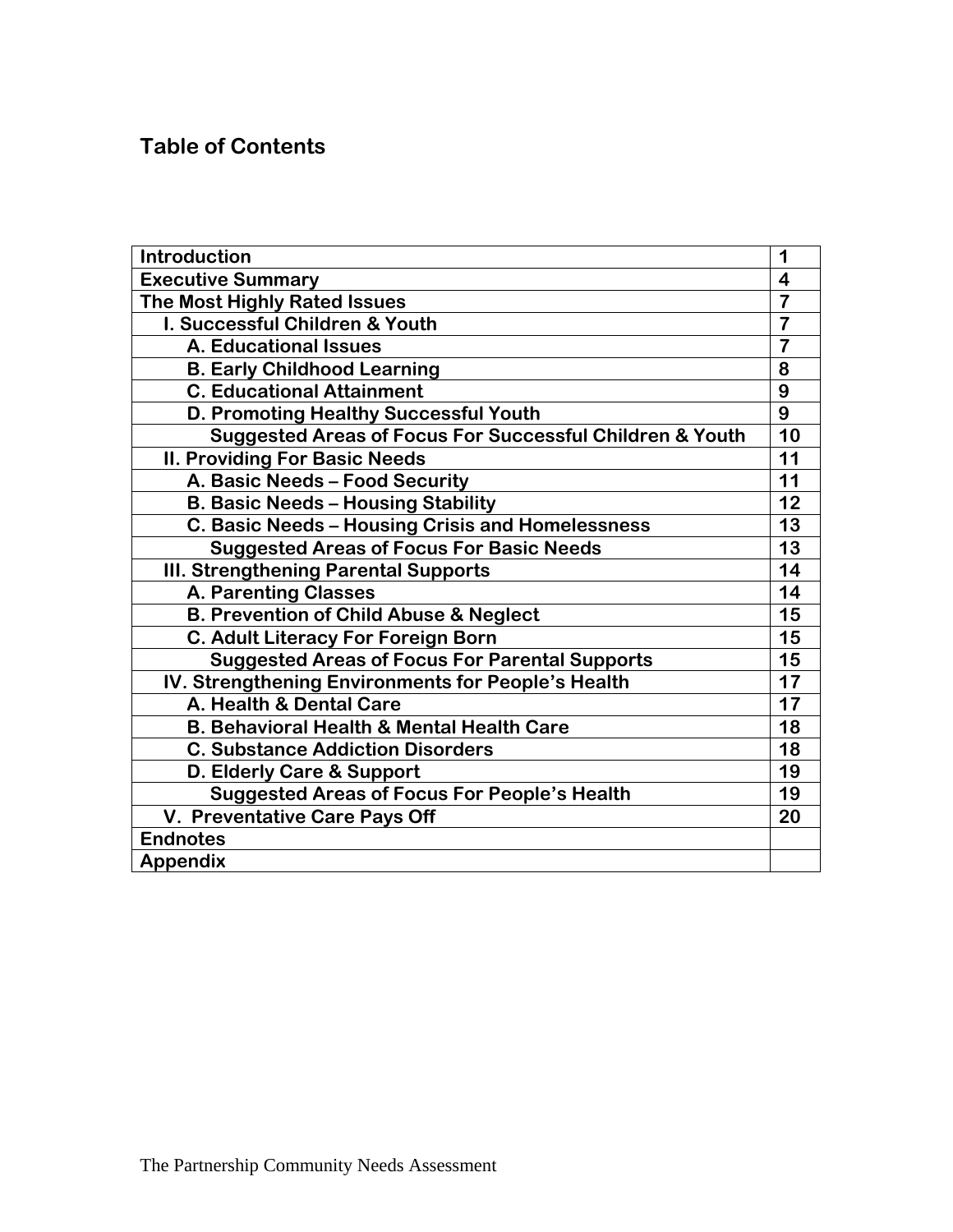## **Introduction**

Community partnerships and a focus on results are at the core of The Partnership's Community Needs Assessment. The Partnership is committed to being a leader and a partner in united efforts to strengthen our region, mobilize resources, and improve people's lives. The Partnership promotes communities that are proactive as well as responsive to the area's most pressing needs.

National trends in charitable giving and grant funding has been changing in recent years. Donors are increasingly asking for accountability and a realized return on their investment. Foundations and governmental funding sources want to see proof that their investment is making a tangible difference in the community. Limited resources, competitive fund-raising, and reductions in government funding have affected all communities. These factors combine to place a collective strain on the community to provide a stable network of services to meet the needs of its most vulnerable people. The Partnership seeks to leverage and maximize those limited resources, which in turn will result in coordinated system-wide changes with high-impact.

No one agency can do this alone. Partners and collaborators are needed to be effective and inspire community involvement on many levels. Fund-raising contributors or donors are asked to be investors in *changing people's lives*. Service providers must be able to demonstrate measurable results. The community as a whole must address the needs affecting our neighborhoods. Only with everyone working together can our community's most pressing issues be resolved. The Partnership is committed to being an effective partner in creating lasting, positive community change.

The model utilized in this community assessment is adapted from the Concerns Report Method, which was developed by Faucett, Suarez, Johnson, Whang-Ramos, Seekins, and Bradford (1987) and Suarez, Belacazar, and Keys (1999), "Community Needs Assessment and Action Planning" from Loyola University Chicago.

There are many excellent data rich statistical assessments and resources available within the region. A partial list of these include Chelan Douglas *Trends* website, Chelan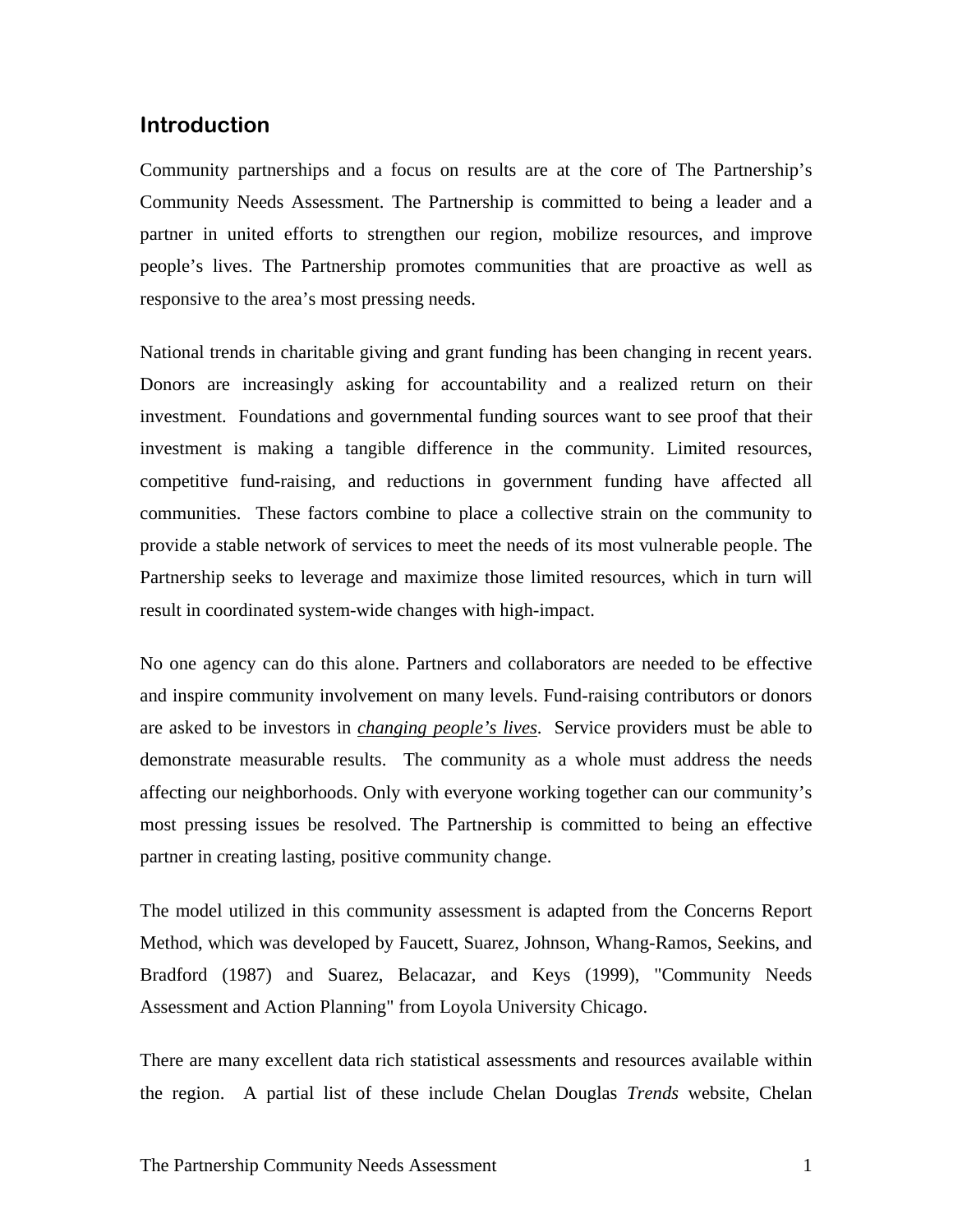Douglas Child Services Association's *Community Assessment*, and Chelan Douglas Community Action Council's *Community Needs Assessment*. Many jurisdictions have Comprehensive Plans and Consolidated Plans that detail their community's relevant statistics and provide guidance for future needs. This community assessment is different in that it reached out to consumers, service providers, parents, and community leaders. This study strives to provide a snapshot of North Central Washington's current social and economic conditions, assess the community's perception of assets and concerns, and how the two-county region has changed over the last decade.

It is our hope that the results will be used by the Partnership to assess the region's current needs and impact areas for framing its community improvement efforts. A broader goal would encourage community member agencies' involvement in response to community needs. Data for the study were gathered through several methods. These include two surveys of more than 540 community members and community leaders, a series of focus group meetings and presentations to almost 1,500 participants, individual interviews, reviews of other community reports or planning documents, and an analysis of socioeconomic indicator data. Those efforts combined represent hundreds of community voices. Contributions and input represent voices of people who utilize social services, voices of the professionals who devote their lives to providing services, voices of parents concerned about the future for their children and family, and voices of community members whose voluntary contributions make this community a better place.

The following pages highlight major findings from the community surveys, interviews, and input from the community meetings. The major findings and highest rated issues were organized into four categories: (1) Children & Youth, (2) Basic Needs, (3) Parental Supports, and (4) People's Health. Each of these categories has subsets that cover related and relevant community impact issues important to participants involved in this effort.

A community's conditions can impact service providers and their clients. Economics, demographics, social structures and systems, all influence the level of need within a community and the resources available to successfully address those community needs. Identifying a community's conditions can help determine service delivery approaches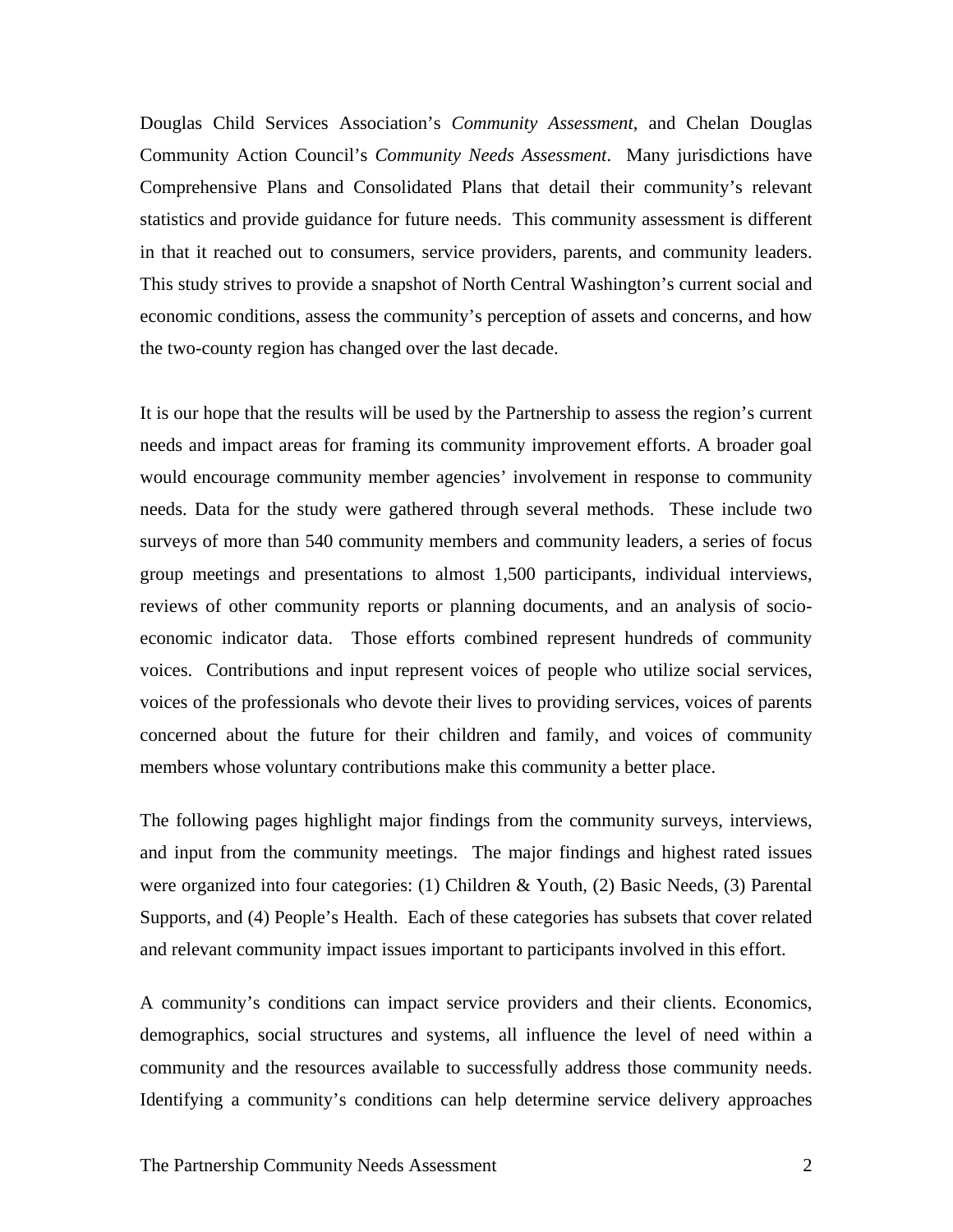most effective in addressing community needs and issues. These conditions can be utilized to inform public stakeholders of progress toward community goals and can help correlate particular program contributions, outcomes and potential value in advancing those goals.

Some of the report recommendations pointed to both existing and new partnerships and emphasized their importance in accomplishing community-wide goals. Some felt the process would reveal too many troubling concerns and reflect our current economic crisis. Others preferred to think of this effort as a collective call to action.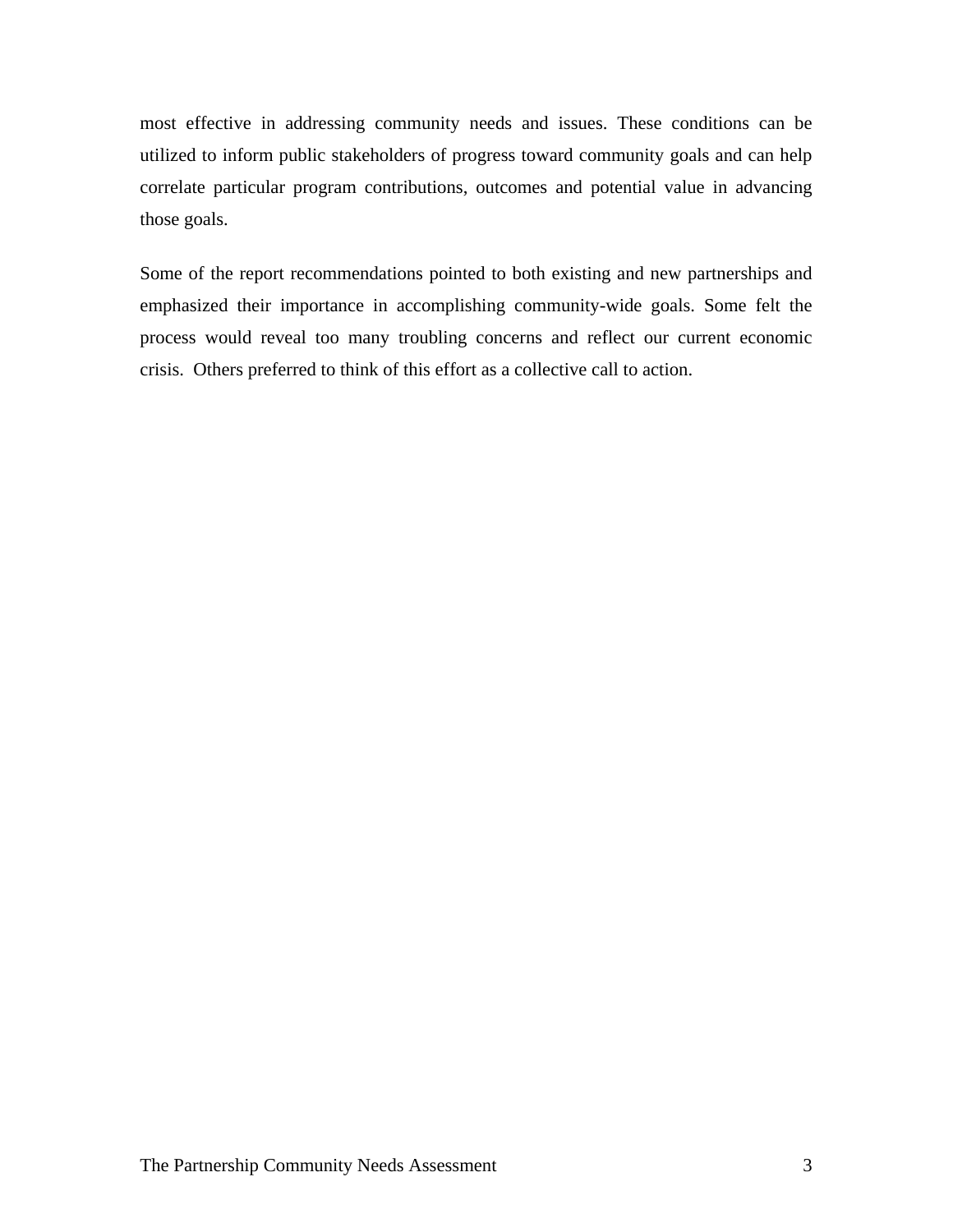### **Executive Summary**

The North Central Washington agricultural region generally includes Chelan and Douglas Counties. Wenatchee and East Wenatchee are the two largest cities in both Counties and are separated by the Columbia River. The cities are situated at the confluence of the Wenatchee and Columbia Rivers. The two cities combined are recognized as the Wenatchee Valley. The Valley is centrally located within Washington State – Seattle is 140 miles west and Spokane is 170 miles east.

The Chelan-Douglas Municipal Statistical Area or MSA has a population of 111,000. The cities of Wenatchee and East Wenatchee house most of the population and market systems. The remainders of the populations live in neighboring communities, some located in fairly remote areas isolated from services and markets.

Before the current recession, Chelan and Douglas Counties were performing well overall in terms of important community indicators such as employment, income, economic growth, and social indicators such as health, educational attainment, and community participation. The recession has increased unemployment from our normal seasonal trends. The recession has reflected reductions in other economic and social indicators, but our region seemed to survive much better than many other areas of the State. Even in the worst of the last two years the region saw new businesses opening and others expanding. While the region's real estate market slowed, it did not experience the extreme number of foreclosures nor did it come to a complete halt. Housing developments still proceeded and home sales still occurred. The long-term prospects for the region are positive.

Respondents to the two surveys shared agreement over the importance of several community issues, including the lack of affordable medical insurance, poor access to medical and dental services without some form of insurance, the social ramifications of poverty, and the lack of local jobs. Focus group participants noted the counties' many assets, including its location, physical environment, and overall high quality of life. Many expressed frustration with jurisdictions, nonprofit organizations, and political leaders for what they perceived as often a lack of collaboration in the community. Many felt that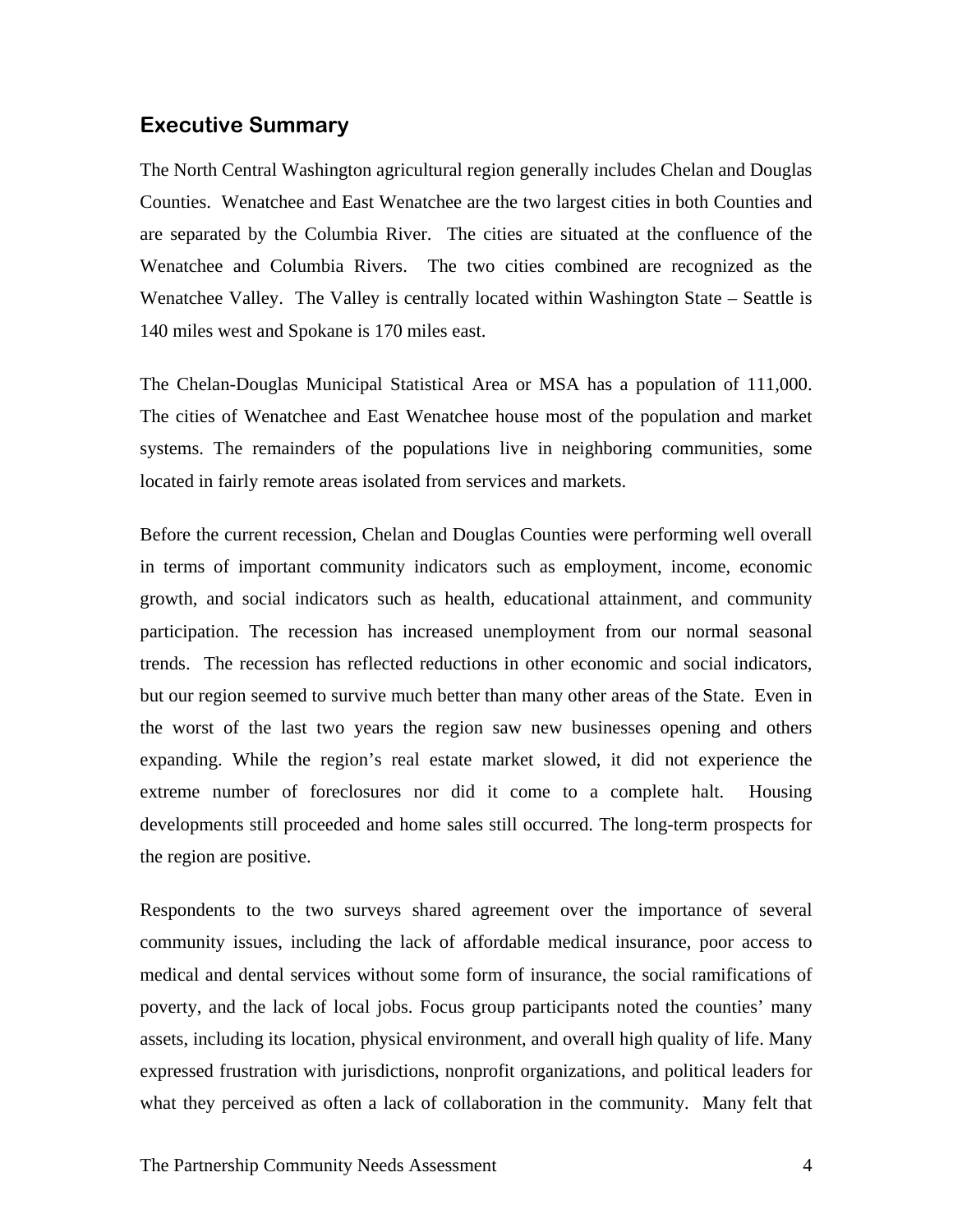effective collaboration brings results that a single organization or entity would not be able to accomplish alone. Improved cost efficiencies are generally realized with collaborations. As evidenced in the emerging collaborations and partnerships in our region, our communities and throughout the country, the climate has changed to one that no longer questions the value of partnership but actively encourages it.

Combined information and input from the surveys, focus groups or forums, and interviews revealed a number of community assets that were mentioned time after time. Those included:

- The beauty of this region
- ♦ High priority put on quality of life
- ♦ Generosity of the community in both donations and volunteerism
- ♦ An emerging trend of organizations and agencies coming together to work on issues
- ♦ Social services and their referral/collaborative nature
- ♦ Availability of and options for healthy food
- ♦ Collaboration and networks mutual support for each other
- ♦ Supportive educational institutions
- ♦ Engaged officials at all levels of government
- ♦ Dedicated social service providers

The combination of community input and research findings have acted as a guide for this endeavor. It is hoped that the results might help in directing resources, strategic planning energies, and setting programmatic priorities. This may be accomplished by developing community-wide goals, and by identifying existing and potential strategies and partnerships to fill the gaps in provision of educational, economic, health and human services.

Issues in our region do not occur in isolation. One problem can lead to other consequences in other systems including schools, justice systems, prisons and public assistance. In essence, the cost to address the initial issue is shifted to other systems or organizations that may be far more costly. Prevention services pay off whether it is in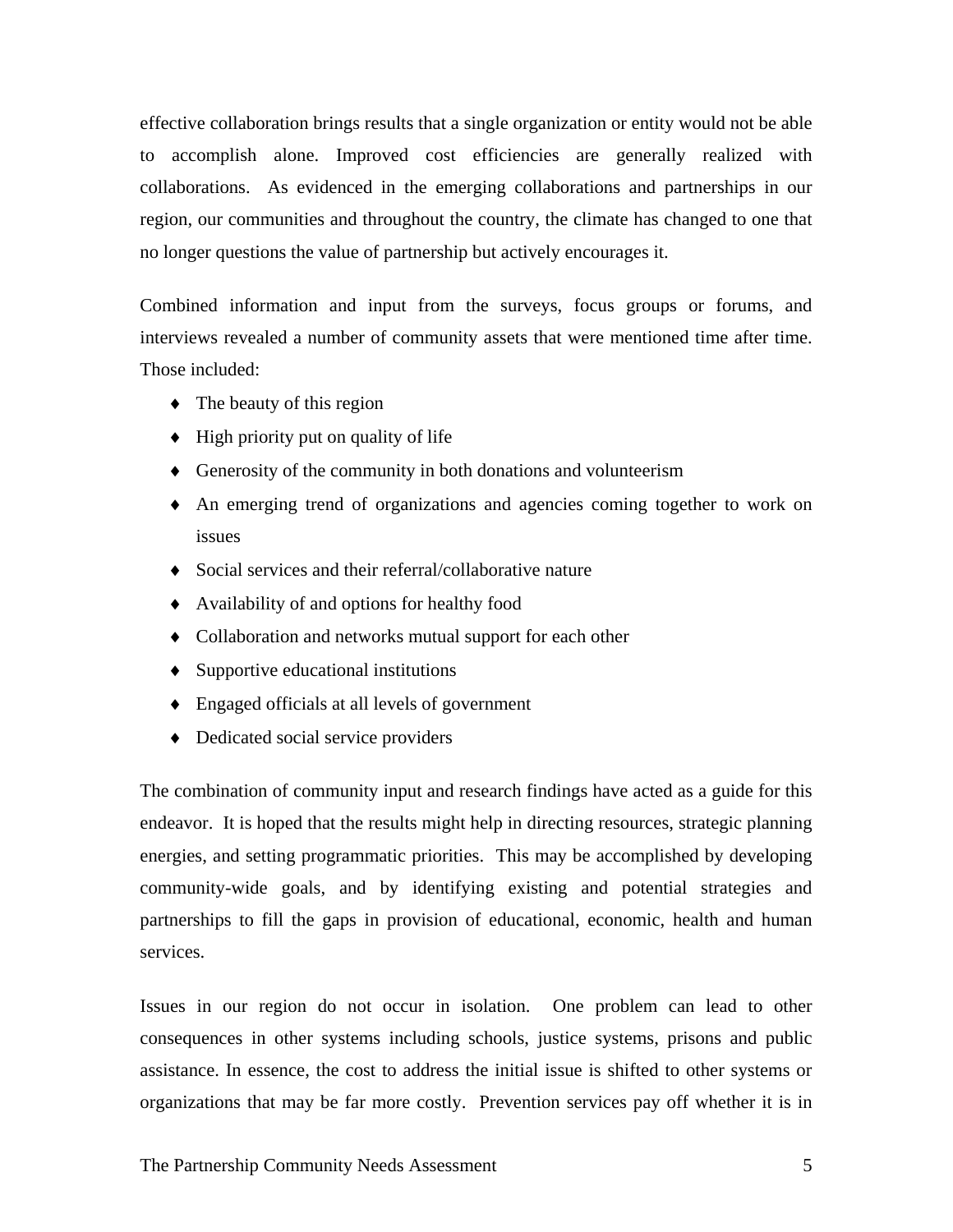early childhood learning, literacy, substance abuse, parent mentoring, or family safety nets.

When early childhood learning, from birth through age five, does not occur there is an early social and emotional development that does not occur, which interferes with a child's healthy development. The life long impact can have a dramatic effect on school, economic and social successes throughout the life of the child.

Budgeting classes do not work for people earning a minimum wage and struggling to provide for basic human needs. People living in poverty are constantly forced to choose between paying for rent, food, childcare, medicine, heat and other basic needs.

In January of 2010, 778 homeless were identified in our region and more than half (62%) were children or adults with children. There were 303 individuals who were unsheltered or were temporarily living with family or friends. Homeless subpopulations reports 86 are victims of domestic violence, 83 have mental health problems, 66 are physically disabled, and 39 have substance abuse problems. The 2010 homeless count of 778 indicated an increase from the previous two years, 758 for 2008 and 748 for 2009.

Gaps in access to mental health services contribute to the numbers of homeless individuals and families. It creates a challenge for the mental health providers to locate the patient in order to provide the needed counseling and management of the needed medications. Supportive housing for the mentally ill is almost non-existent in the area.

Community support systems are critical for people of all ages and backgrounds. People with physical or emotional disabilities that do not receive appropriate community supports experience social isolation, episodes of unemployment and higher rates of sexual assault. Young people without community support are more likely to act out or join a gang. Elderly people without community support are more likely to experience social isolation and depression.

Based on identifying issues presented in this report, it is hoped that key recommendations and potential partnerships can be developed that will illustrate the value and impact of collective action in improving community conditions for people of all ages.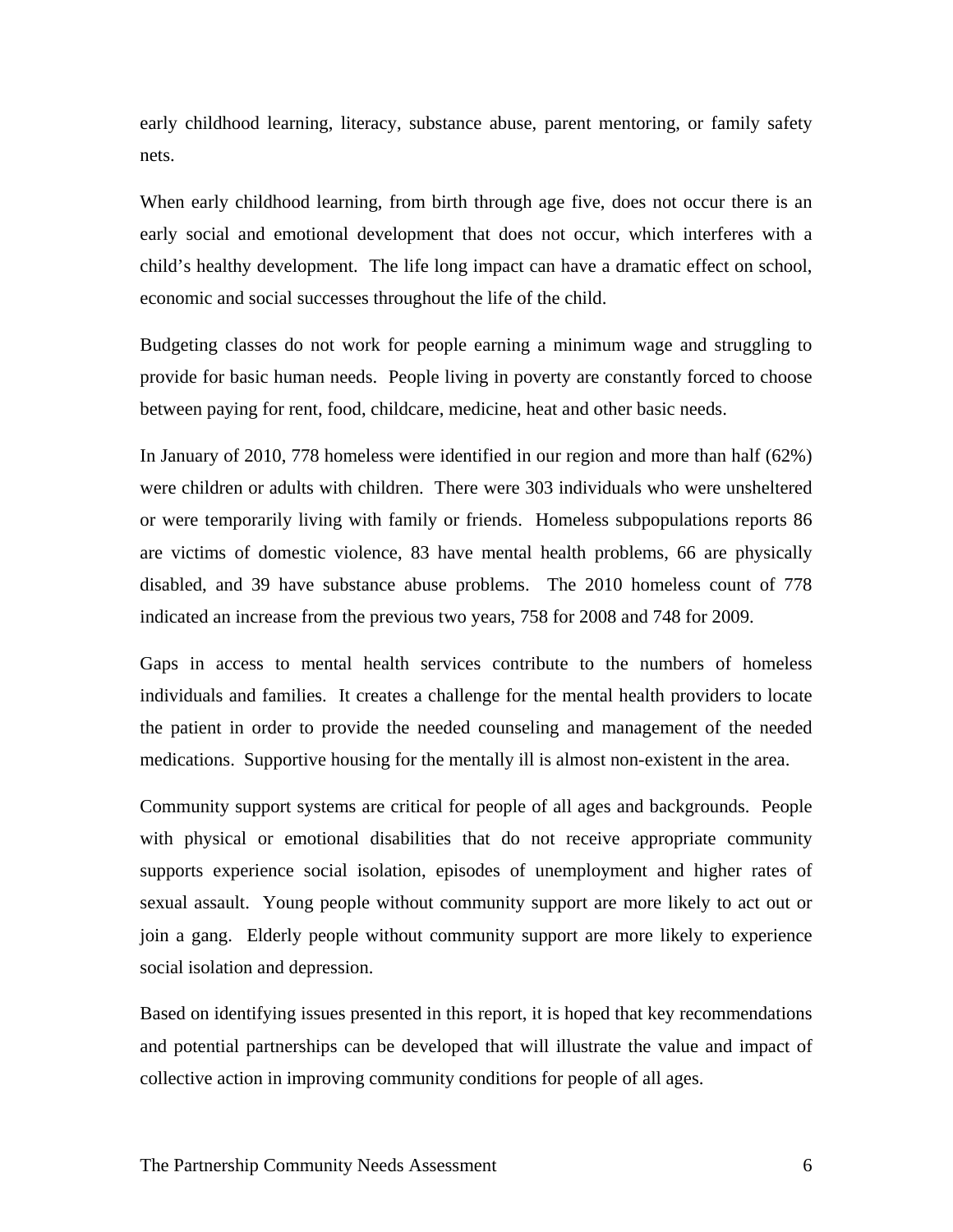## **The Most Highly Rated Issues**

#### **I. Successful Children & Youth**

*By age three, roughly 85% of the brain's core structure is already formed, laying the foundation for later learning and success.[1](#page-23-0)*

Adverse childhood experiences can have a tremendous impact on adult health 25 years later. Researchers report that adverse childhood experiences are destructive and have effects that last a lifetime. Commonly these children grow up to become parents who continue to suffer from these difficulties. If combined with other risk factors such as poverty, lack of education, exposure to abuse, lack of parental support and limited access to healthcare, the challenges to these children are even greater.  $2^2$  $2^2$ 

Frequent regular long-term mentoring relationships with caring adults can increase youth academic success and social development. Mentoring programs have the added benefit of helping support marginalized or unengaged parents to become more involved in their child's life.

## **A. Educational Issues**

Children are born learning. Their capacity for learning can be significantly *increased or decreased* by how the child's caregivers interact with that child. Strong attachment to parents and caregivers at an early age can make all the difference in the face of challenges later in life for that person.

Unstable or low-quality childcare prohibits parents from finding and maintaining employment. It also interferes with a child's healthy development. Over the past five years, Chelan & Douglas Counties have experienced a decline in the number of childcare licensed providers. This has resulted in a net loss of 547 childcare slots since  $2003$  $2003$ .<sup>3</sup>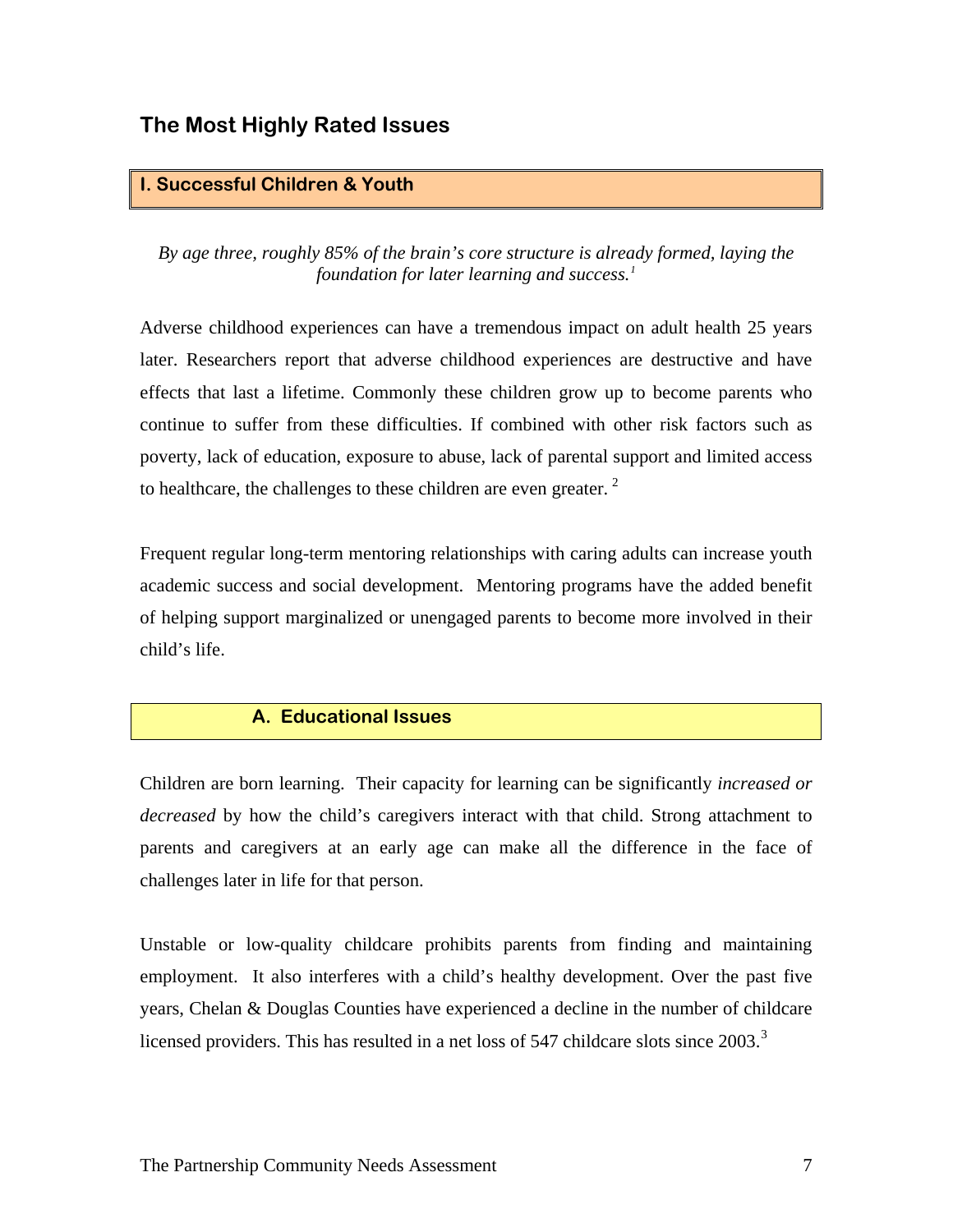## **B. Early Childhood Learning**

Early literacy activities are critical to a young child's development. During the earliest developmental years, parents and caregivers need to know how to inspire and encourage children in early learning. In order for a smooth transition into kindergarten, parents need to know how to prepare their children for school, understand what the role is of the parent, what the role is of the school and what to expect or not expect from educational institutions. Parents need to know how to advocate for their children in a fair unbiased way.

Three of every four children under age five (73%) with working mothers are regularly in childcare.<sup>[4](#page-23-1)</sup> Access to quality, affordable childcare is essential for working parents and the healthy development of young children.

Unstable early childcare and education for children are a result of many factors. The average income of a childcare provider in the Pacific Northwest region is \$17,950, close to the federal poverty level (\$17,600) for a parent with two children.<sup>[5](#page-23-1)</sup> When providers do not earn enough to meet their own financial needs, it becomes difficult to stay employed or be self-employed in the childcare industry.

Child Care Resource and Referral notes the median cost of childcare for children, preschool age and younger, is from \$444 to \$600 a month. The costs of full-time care represent a substantial cost for families. Middle-income families, earning roughly \$45,000, pay [6](#page-23-1) to 15 percent of their household income for one child in childcare.<sup>6</sup> While low-income households earning \$25,000 or less, pay an average of 22 percent of their monthly income for childcare.<sup>7</sup>

Low-income children enter kindergarten one-to-two years behind in language and other skills essential to school success.<sup>[8](#page-23-1)</sup>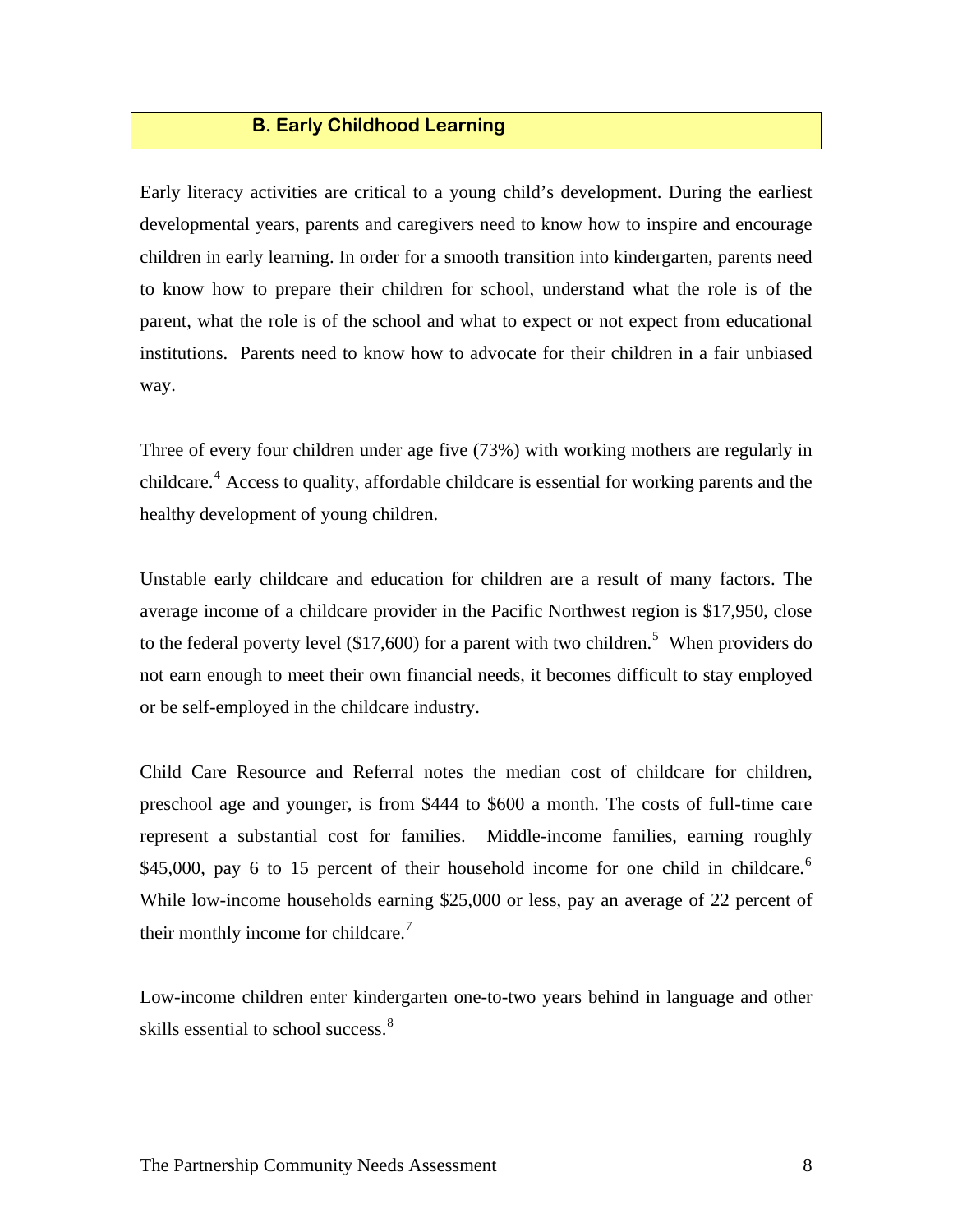Newly immigrating Hispanic, Asian, and former Soviet Block children have particular challenges with respect to public school readiness. Provided with a two-year program, these children could develop the language and cultural acclimation that would insure a successful experience in public school. $9$ 

#### **C. Educational Attainment**

In Chelan and Douglas Counties' public schools, one in four students entering ninth grade won't graduate with their classmates in four years.<sup>[10](#page-23-1)</sup> A young person who does not graduate from high school is twice as likely to be unemployed in the future. Ninety percent (90%) of Chelan and Douglas Counties Department of Social and Health Services (DSHS) Public Assistance Recipients are High School Dropouts.<sup>[11](#page-23-1)</sup>

Economic impact of education is felt throughout a person's working life. A high school graduate earns approximately \$6,700 more annually than someone who did not complete high school. A college graduate earns approximately \$10.00 more per hour than a high school graduate. A student who completes college will earn, on average, one million dollars more in his or her lifetime than a student who completes only high school.<sup>[12](#page-23-1)</sup>

#### **D. Promoting Healthy Successful Youth**

Students who are not involved in any out-of-school activities are six times more likely to drop out of school by senior year, three times more likely to be suspended in sophomore or senior year and two times more likely to be arrested by senior year.<sup>[13](#page-23-1)</sup>

A key to promoting positive youth development is through high-quality out-of-school time opportunities. Quality out-of-school programs are essential for social success as well as academic achievement. Often the youth most in need of these programs, lowincome youth, do not or cannot access these important opportunities.

Every young person needs opportunities for leadership development, community service and civic engagement. "Community Service" is an important way to help kids develop. Research findings on volunteering show that early involvement in volunteering is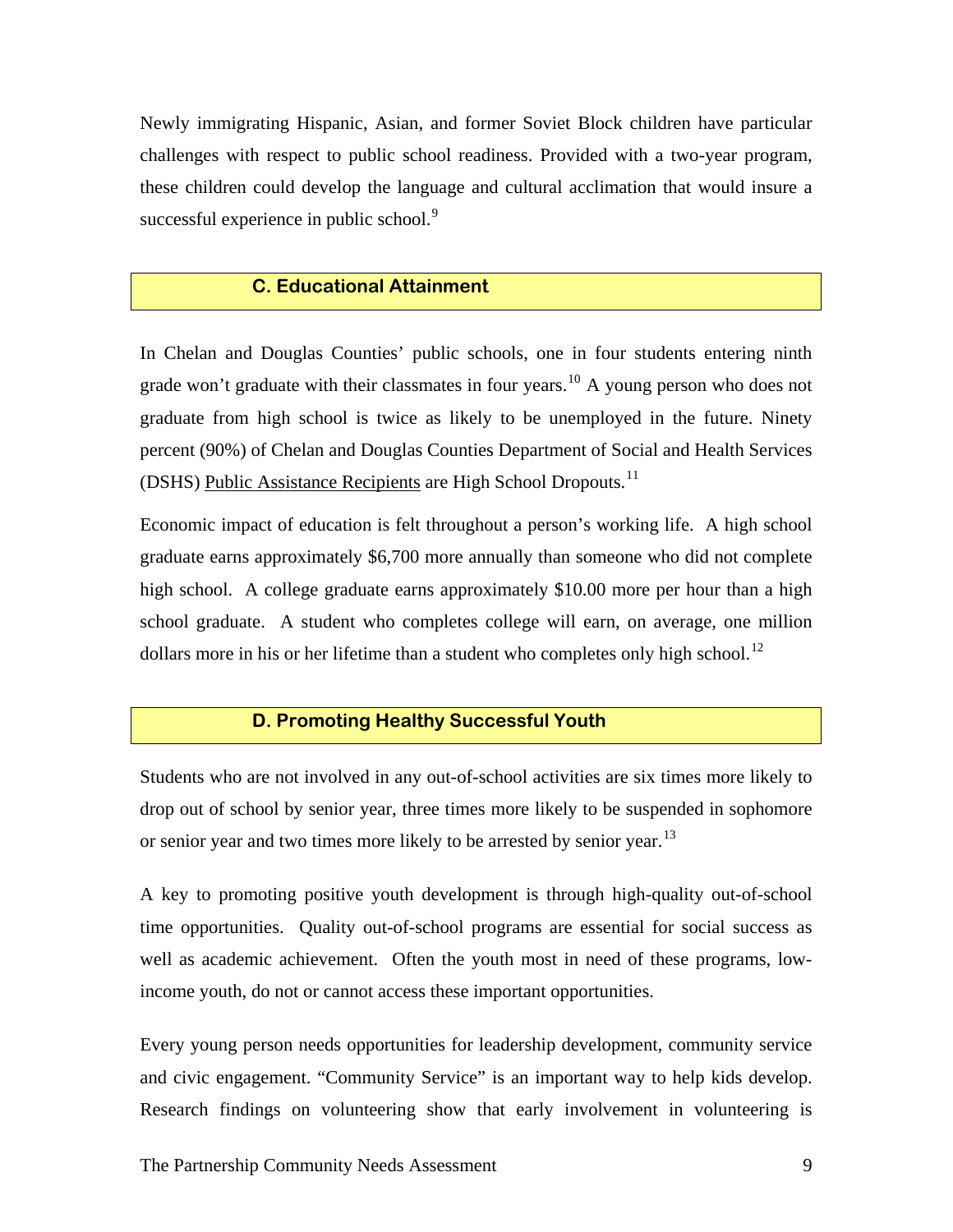associated with a life-long willingness to be engaged in community concerns. Service learning that links work in the classroom to community service helps students to be more successful and positively impact their behavior and attitudes.<sup>[14](#page-23-1)</sup>

When youth have positive, regular activities with adults, they are 52 percent less likely to skip school, 33 percent less likely to use violence and 46 percent less likely to begin using drugs.<sup>[15](#page-23-1)</sup> Youth are also less likely to join a gang with positive adult interactions.

#### **Suggested Areas of Focus - Successful Children & Youth**

- **Mentoring youth to promote successful children.**
- Work with area pediatricians to identify behavioral concerns and to make parents aware of resources within the community.
- Increase children's readiness to achieve in school.
- **Improve academic achievement through early childhood learning.**
- Promote positive youth development through high-quality out-of-school time opportunities.
- Increase youth involvement to prevent child abuse and identify neglect.
- Support efforts to discuss and educate on gang-related activities and gang prevention.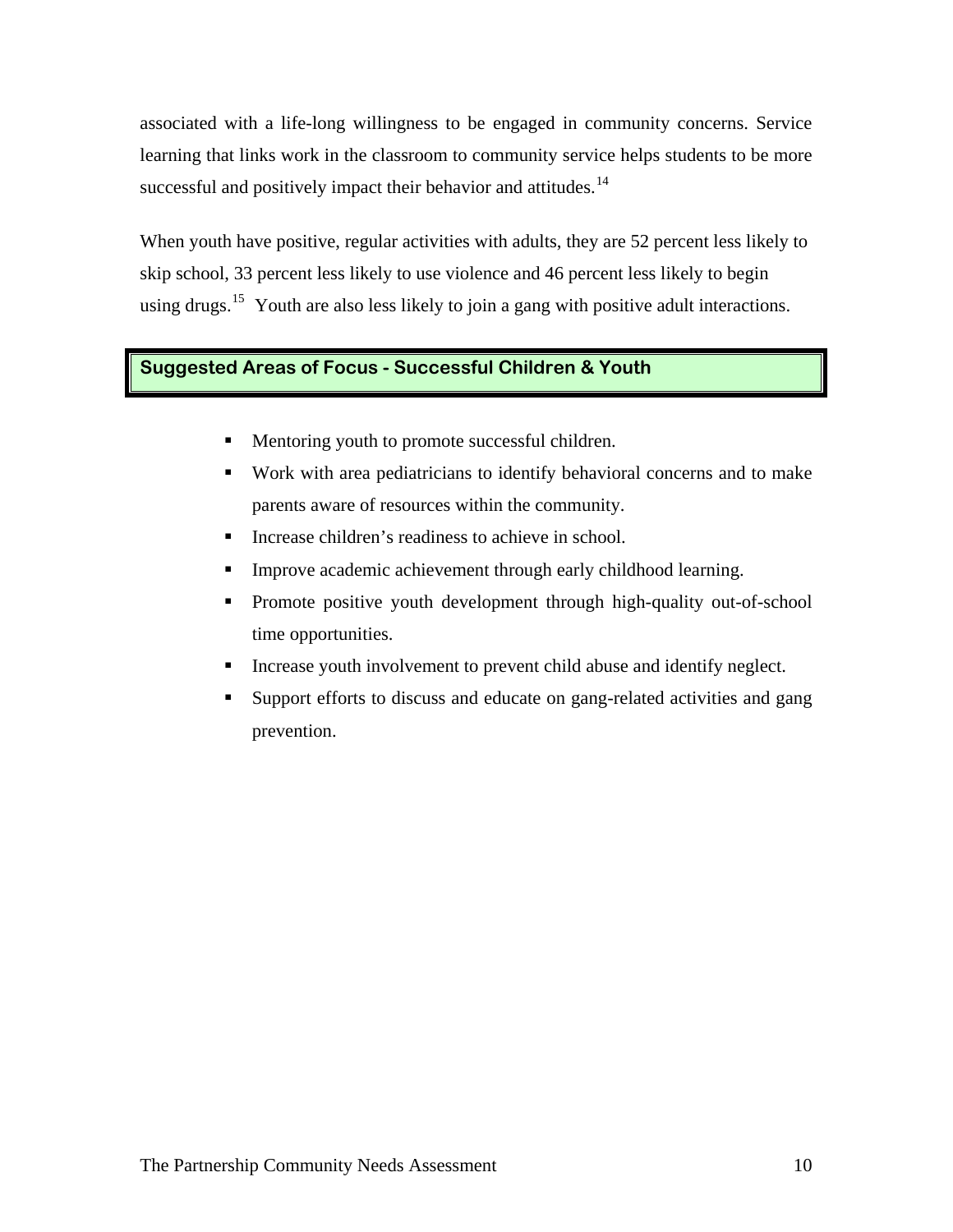#### **II. Providing For Basic Needs**

The cost of living has outpaced wage growth in our region, resulting in an increased number of employed people who are unable to make ends meet. In recent months, the increased costs of electric, gas and grocery prices have hit local families hard. For people making a livable wage, minor adjustments to their budgets have allowed their families to stay afloat. For those already struggling, these increases have resulted in catastrophic financial hardship. Some families are finding that they are forced to seek assistance where they had never before. These trends are driving even more families in search of supplemental food assistance, housing and rental assistance.

Indicators of basic needs of food and shelter can be assessed for this region in many ways. Food security can be determined by looking at food bank distributions, the number of children in public schools that receive free or reduced meals, and the number of households utilizing DSHS basic food program. Housing stability can be determined by looking at access to housing and affordability of existing housing.

#### **A. Basic Needs – Food Security**

Hunger is an escalating problem, which impacts people of all ages and ethnic origins. According to US Department of Agriculture data, during the 2004-2007 period, Washington State reduced our food insecurity level to 10.1 percent, below the national average of 11 percent. But more recent local data is very discouraging. Local food banks distribution went from 555,368 pounds in 1999 to 1,379,138 pounds in 2009, a 248 percent increase.<sup>[16](#page-23-1)</sup> More than half  $(54.9\%)$  of public school students qualify for free or reduced meals.<sup>[17](#page-23-1)</sup> One in every five children is living in poverty and six percent of the elderly are living in poverty.

Female head of households experience even more financial challenges. One in four (24.8%) Chelan County female head of households with no husband present live in poverty. One in three (35.4%) Douglas County female head of households live in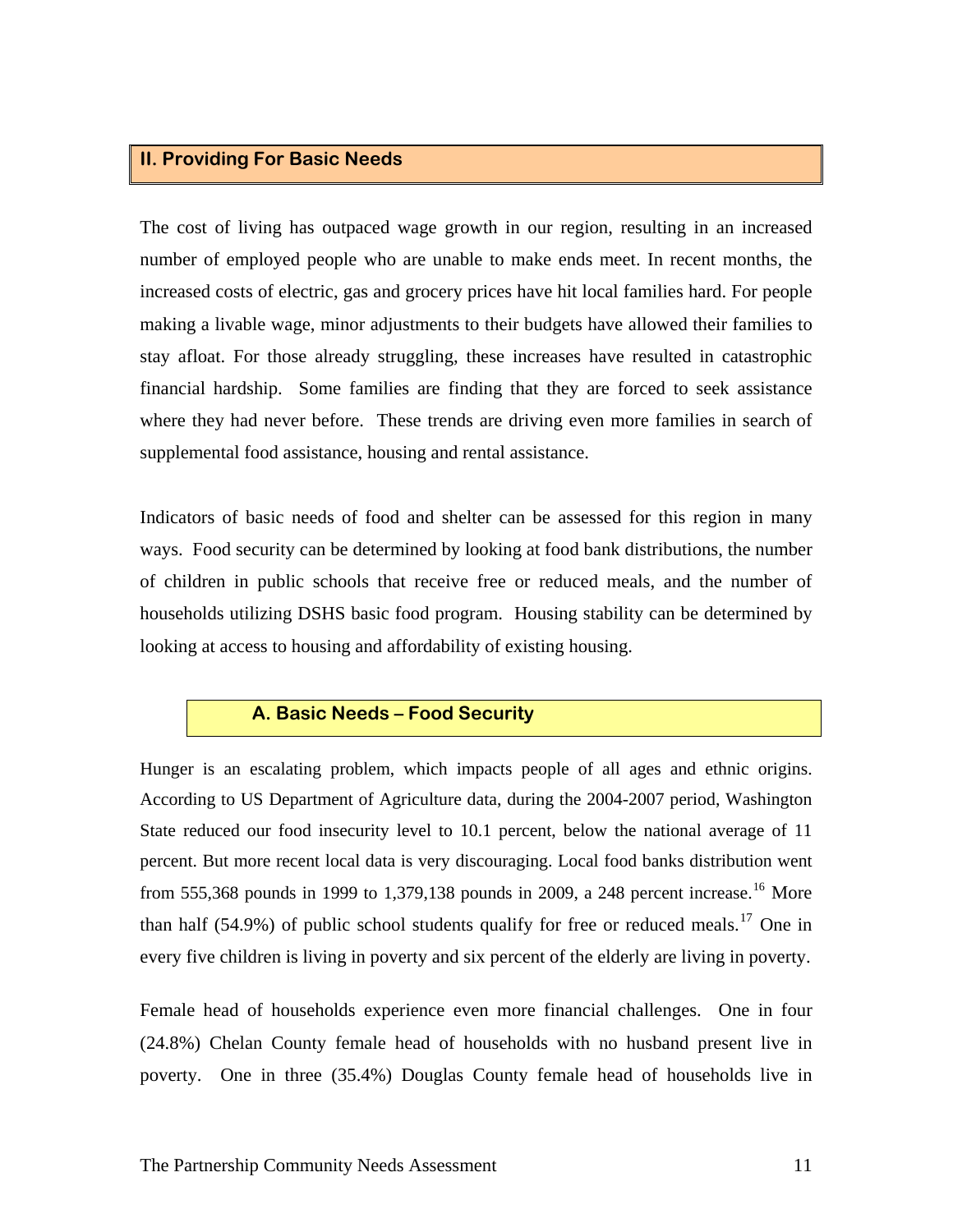poverty. For example, in order to be living in poverty a female head of household with one child would have an income of less than \$14,490.<sup>[18](#page-23-1)</sup>

The largest groups of participants in the federal food stamp or basic food program are children, the elderly and people with disabilities. Yet only 65 percent of eligible families in Washington State access those benefits.<sup>[19](#page-23-1)</sup> The DSHS Basic Food Program serves 15,091 households in Chelan and Douglas Counties. The rate per 1,000 on the Basic Food Program (food stamps) has increased dramatically between 2000 and 2008. Douglas County's rate increased 28 percent going from 99 to 127. Chelan County's rate increased 36 percent going from 109 to  $145.^{20}$  $145.^{20}$  $145.^{20}$ 

More than one third (36.5%) of the population in Chelan and Douglas Counties accessed services through DSHS. This translates to 39,245 people who accessed services in the two Counties. These services amounted to an average per client cost of \$3,265, which totaled over \$128 million dollars.<sup>[21](#page-23-1)</sup>

## **B. Basic Needs – Housing Stability**

Children and families need a safe stable place to call home in order to succeed in school, work and life. As new uses develop for scarce land supply, low-income housing diminishes and high-income housing increases. HUD defines housing as affordable if it consumes no more than 30 percent of a household's income. In 2008, 42 percent of renters in the Chelan-Douglas MSA paid 30 percent or more of their income in rent compared to Washington State at 48 percent. Also in 2008, 15 percent of renters in the Chelan-Douglas MSA paid 50 percent or more of their income in rent compared to Washington State at 21 percent. The National Low Income Housing Coalition ranks the most unaffordable rental housing markets. Washington State ranked ninth, while Oregon ranked third.

Federal housing assistance helps only a fraction of the people who are eligible. The Housing Authority reports 398 on their Section 8 wait list with a total of 943 on their total wait lists. Severe housing cost burdens create a multitude of hardships for families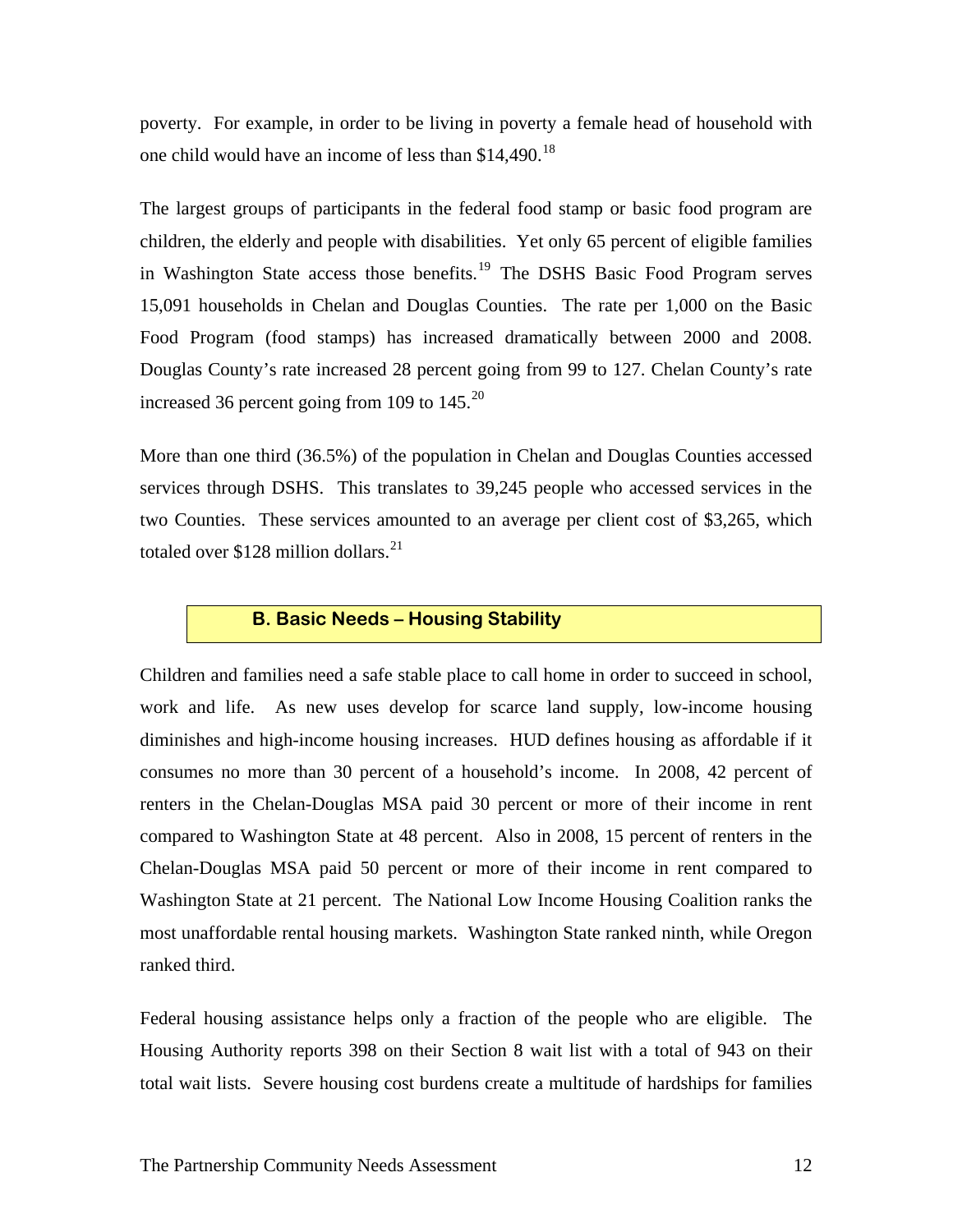including over-crowding and doubling up with friends and families.<sup>[22](#page-23-1)</sup> Long-term stable housing is vital in the academic success of children in school and in a parents' ability to hold down a job. $^{23}$  $^{23}$  $^{23}$ 

#### **C. Basic Needs – Housing Crisis and Homelessness**

For people in housing crisis there are many emergency resources but still there are gaps to serve all segments of the population. There are six emergency shelters and 13 food banks serving Chelan and Douglas Counties' communities. Many churches also provide food assistance. Prepared meals are provided at three locations within the Wenatchee area. There is an extreme shortage of shelter access for families with male children age 12 or older. No shelter currently exists for youth without parents. Supportive housing for persons with mental illness is almost non-existent in this area.<sup>[24](#page-23-1)</sup>

#### **Suggested Areas of Focus of Basic Needs**

- **Ensure a strong network of basic human services.**
- Address the cause of food insecurity.
- Ensure families utilizing food assistance services also get referrals to other assistance to increase and maintain long-term financial stability and security.
- Meet the emergency and transitional need for food, shelter, housing, safety and clothing.
- Support returning veterans and their families.
- Promote job training, micro-enterprise development and advancement opportunities for unemployed, under-employed and low-income workers.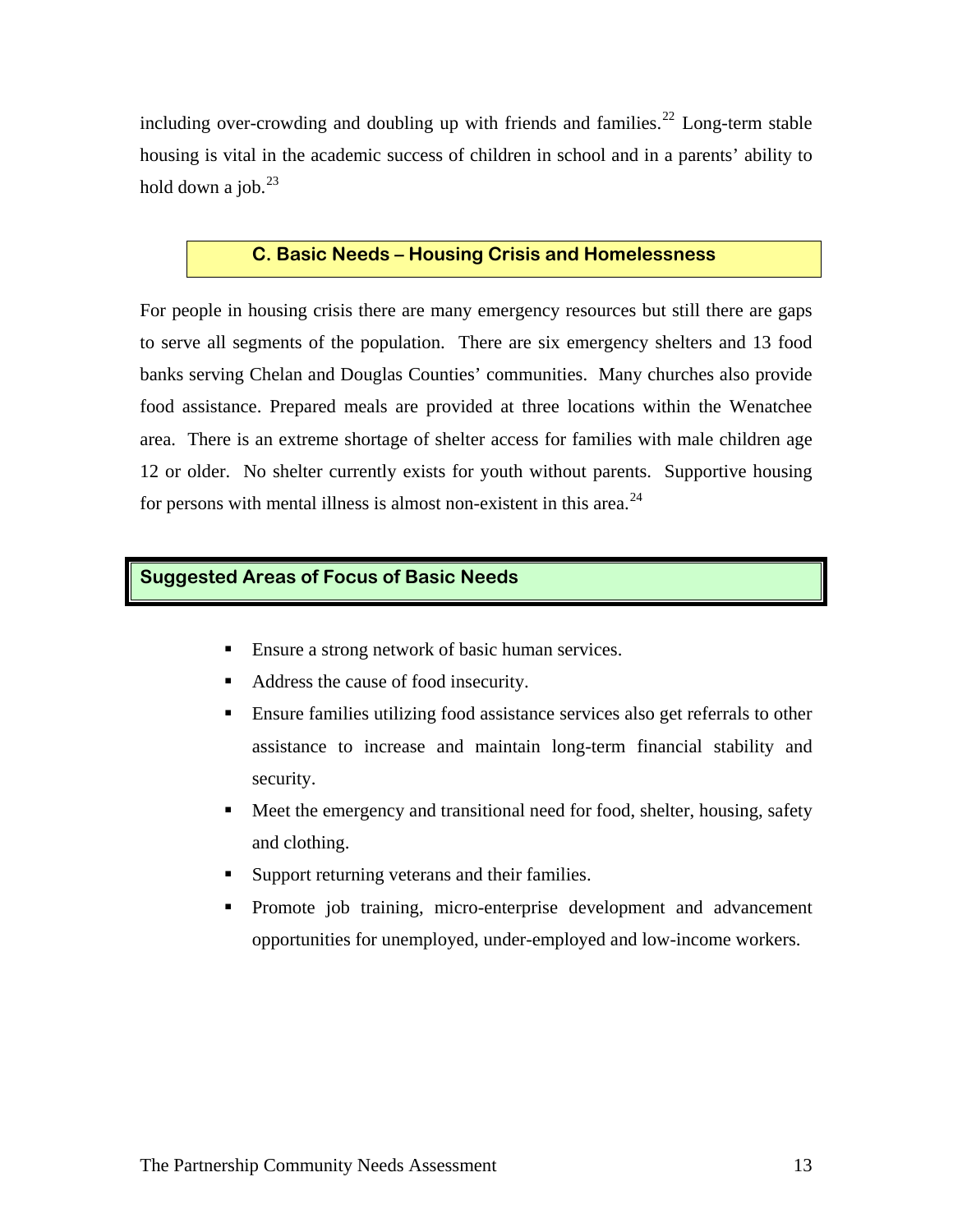## **III. Strengthening Parental Supports**

*"Every dollar invested in quality early care and education saves taxpayers up to \$13.00."* 

 *Art Rolnick & Rob Grunewald (2005), Federal Reserve Bank of Minneapolis* 

#### **A. Parenting Classes**

The need for parenting classes can be seen in the number of local youth indicating risky behaviors. A 2008 survey of  $12<sup>th</sup>$  graders indicated the following:

- Said "there was no one or weren't sure if there was an adult they could turn to for help if feeling sad or hopeless" – One in Four or 28.2%
- In a gang in the last 12 months  $-6\%$
- Injured by boy-or-girlfriend in last 12 months  $10.9\%$ <sup>[25](#page-23-1)</sup>

When this assessment's survey responses were separated out by ethnicity (Hispanic respondents), most of the category ratings were similar. The only exception to this trend was the issue of "non-parents raising children". This issue was the second highest rated issue with Hispanic survey respondents and the second lowest rated issue with the non-Hispanic survey respondents. This indicates how strong the family values are among Hispanic households.

Another theme we heard from all ethnic groups was that there is an apparent lack of ethnic tolerance within Chelan and Douglas Counties' communities. It was mentioned many times that there have been civil rights offenses. We heard often, "sadly prejudice is alive and well here".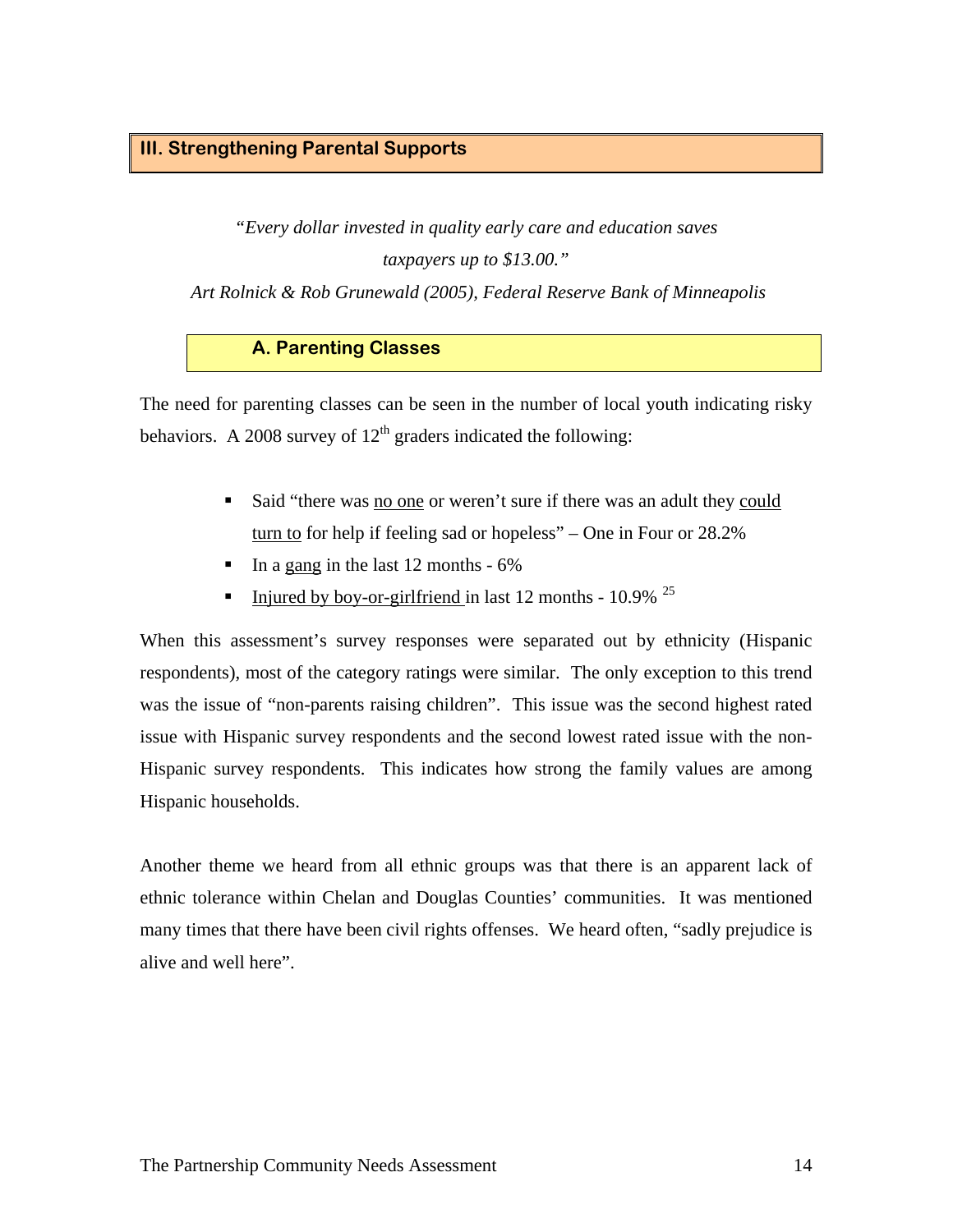#### **B. Prevention of Child Abuse & Neglect**

DSHS Child Protection Program accepted referrals of 966 children in 2009. The rate per 1,000 of abused or neglected children has increased dramatically between 2000 and 2008. Douglas County's rate increased seven percent going from 21 to 23 per 1,000. Chelan County's increased 11 percent going from 35 to 39 per  $1,000$ .<sup>[26](#page-23-1)</sup>

#### **C. Adult Literacy For Foreign Born**

Surveys administered to Hispanics in our area rated literacy as their single highest priority. The Hispanics surveyed also appeared to be very happy with the programs offered in our area to promote literacy such as English as a Second Language classes. The National Center for Education Statistics reports that there are three types of basic literacy skills; *prose literacy* (i.e., to search, comprehend, and use information from continuous texts, such as paragraphs from stories); *document literacy* (i.e., to search, comprehend, and use information from non continuous texts in various formats, such as bills or prescription labels); and *quantitative literacy* (i.e., to identify and perform computations, either alone or sequentially, using numbers embedded in printed materials). The most basic of those is *prose literacy*. Fifteen percent (15%) of Chelan County adult residents and 16 percent of Douglas County adult residents lack *basic prose literacy* skills. This equates to 7,700 adults aged 20 and older in Chelan County and 4,200 adults in Douglas County that are illiterate. $27$ 

#### **Suggested Areas of Focus For Parental Supports**

- Promote programs to help children succeed in all elements of their lives.
- Provide opportunities for child parent attachments.
- Provide services for children that involve the entire family.
- Promote collaborations between various ethnic groups and domestic violence providers.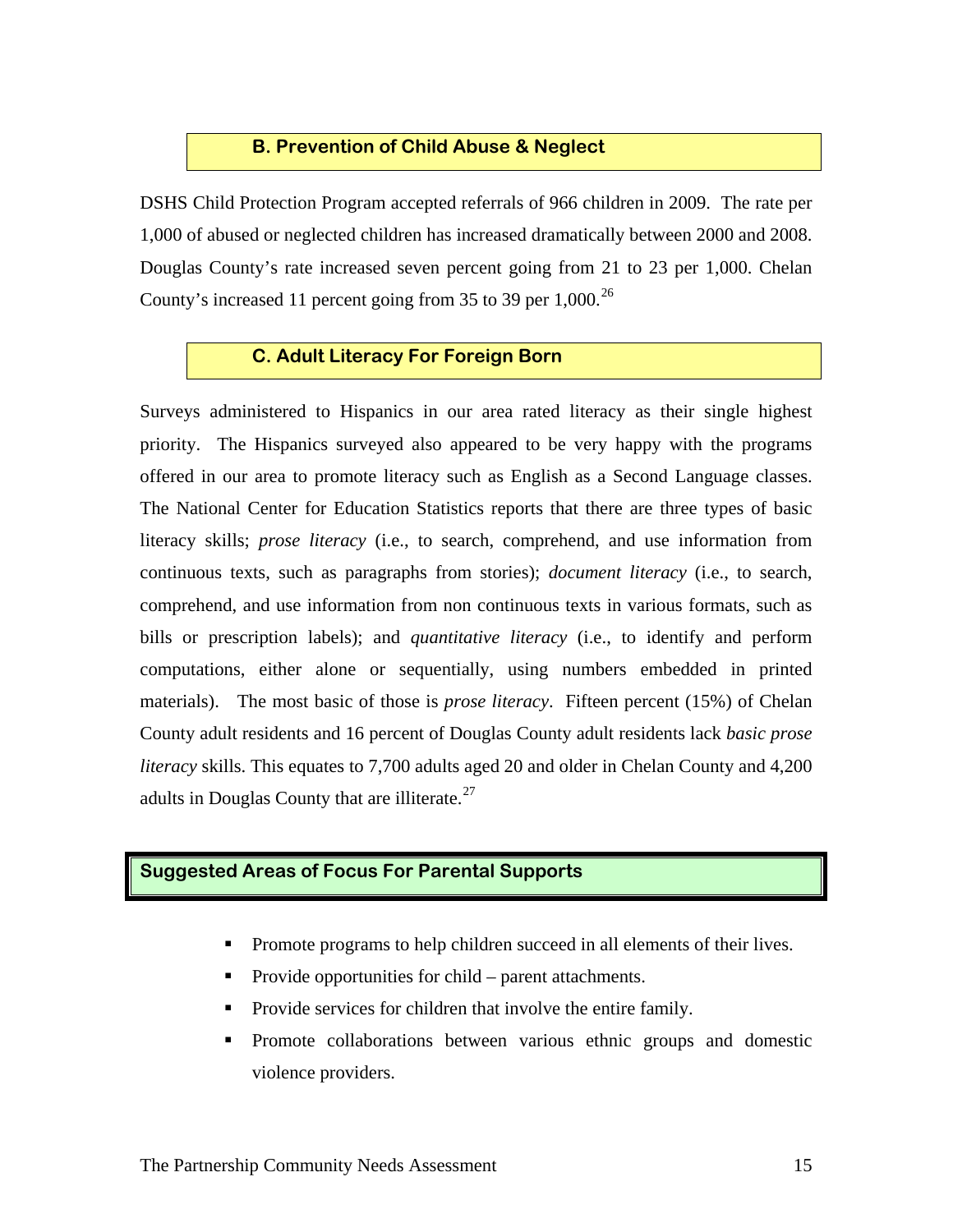- Strengthen Family Support and Parenting Classes that focus on individual and family strengths and capacities.
- **Provide culturally specific services to a variety of cultures and language** groups.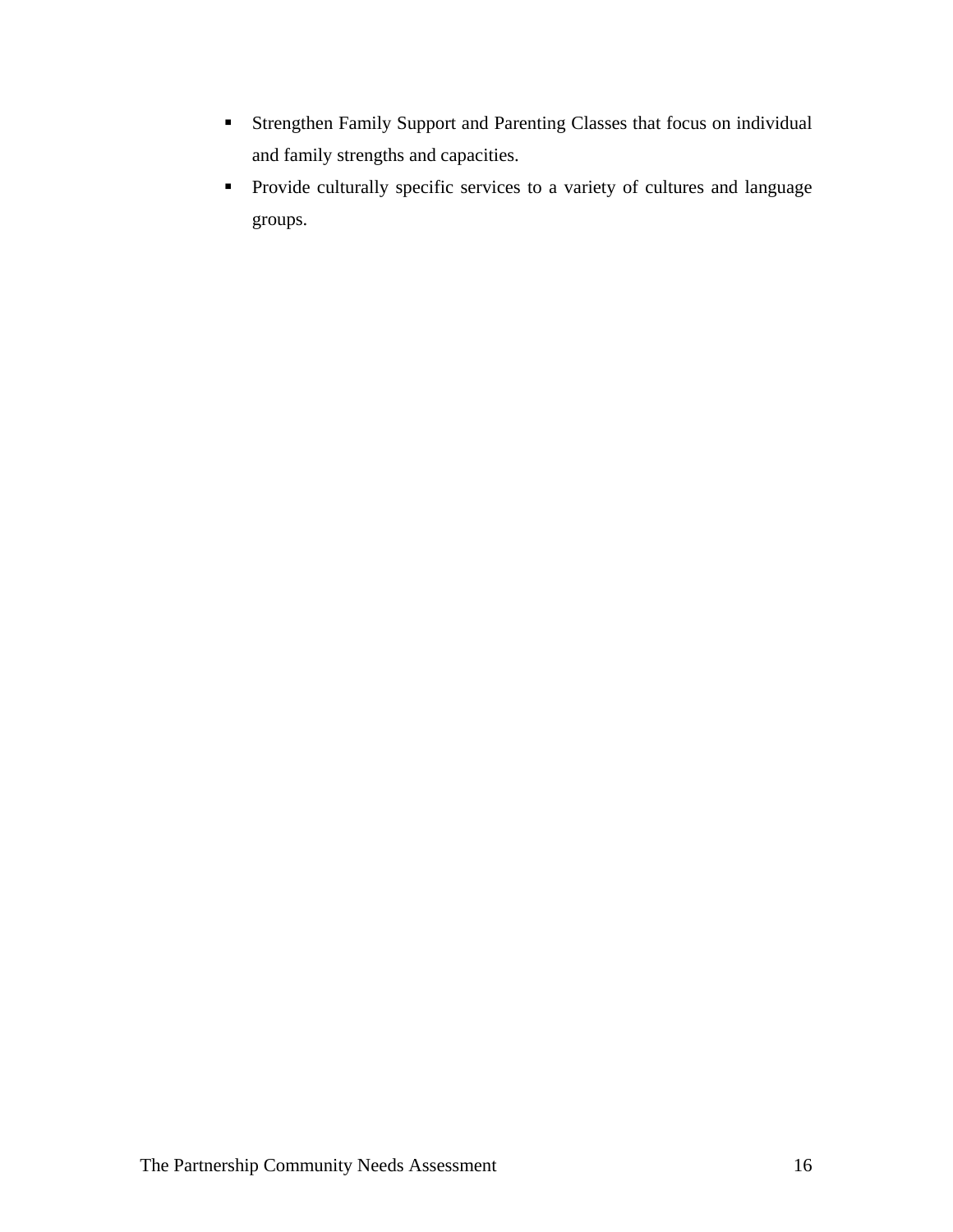#### **IV. Strengthening Environments for People's Health**

*Uninsured people who get sick have three options – hospital emergency room, community healthcare clinic, or forego getting the care they need.* 

#### **A. Health & Dental Care**

Most of the uninsured populations are represented among low-income households. Rising health care costs have made it increasingly expensive for employers to provide coverage, which has shown an emerging impact in mid-income households.<sup>[28](#page-23-1)</sup> The inability to pay for medical bills from a health crisis episode is the second leading cause of personal bankruptcy, second only to job loss.<sup>[29](#page-23-1)</sup>

Our region's ethnic representation plays a role in health care. Sixty two percent (62%) of Latino adults have no health insurance compared to 20 percent of their Caucasian counterparts.[30](#page-23-1)

The estimated number of uninsured in Washington State has shown significant increases since  $2000$ <sup>[31](#page-23-1)</sup> According to Washington's Community Health Center System, the number of uninsured patients at Washington community health centers increased by 46 percent between 2000 and 2008. In 2006, the Washington State health care system wasted \$355 million in avoidable Emergency Room hospital visits. These non-emergent visits could have been treated more cost effectively at a physician's office or at a Community Health Center.<sup>[32](#page-23-1)</sup> In Chelan and Douglas Counties, 22.8 percent of the population was uninsured in 2008.

The cost of health insurance has reduced or eliminated coverage for many low-wage earners. The aging "baby boomers" and chronic disease care has contributed to a crisis in health care and service providers. The need for services grows as the population ages.

The Columbia Valley Community Health Center (CVCH) serves the Chelan Douglas County region on a sliding fee schedule. CVCH provides medical services to all ages and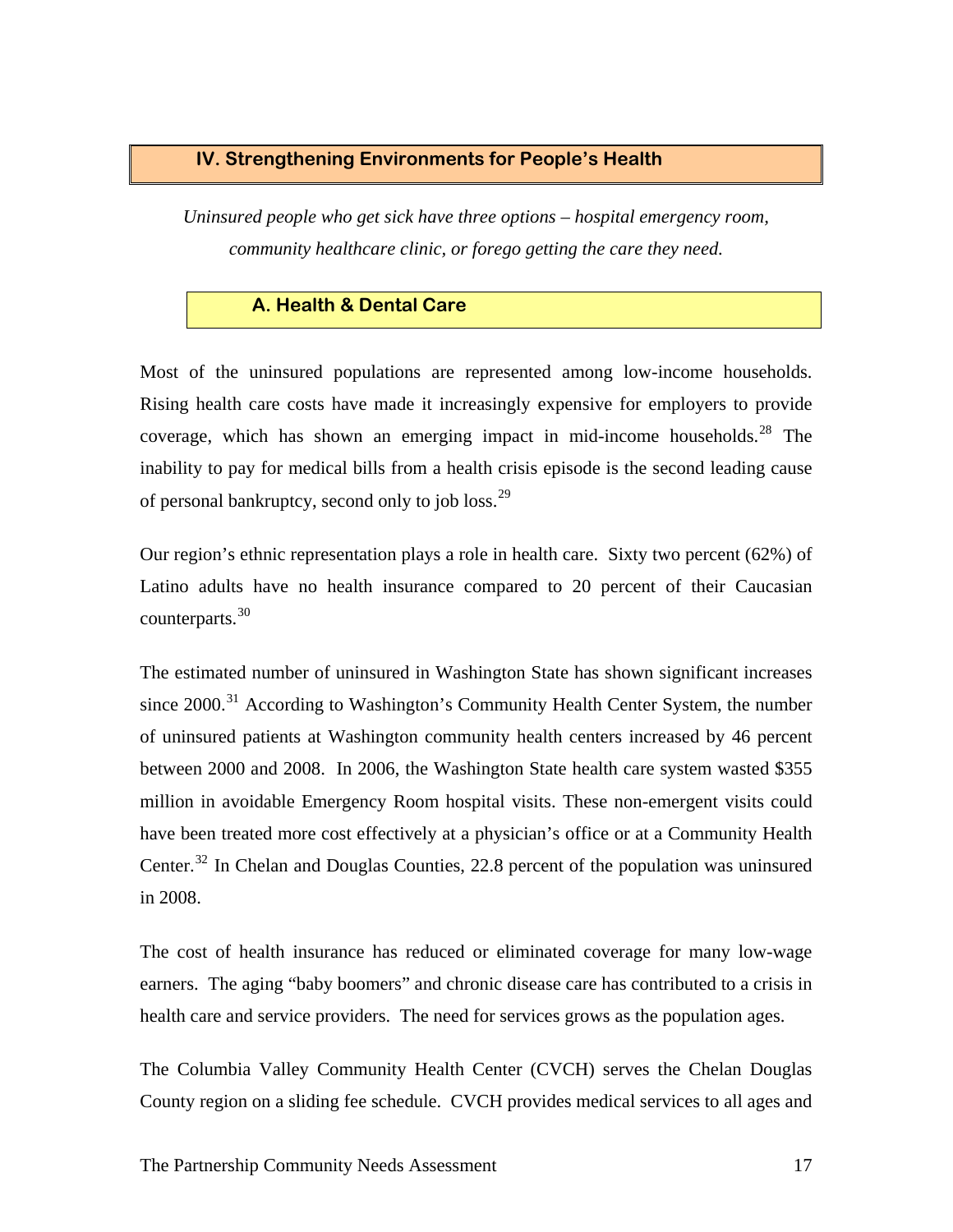dental care to children. A public health nurse in our region compared our area's adult dental care access to that of a third world country.

#### **B. Behavioral Health & Mental Health Care**

Youth with emotional and behavioral disorders more frequently experience academic failure, poor social adjustment, and involvement with the criminal justice system. $33$  The Surgeon General reports that 20 percent of children aged 9 to 17 experience signs and symptoms of a mental disorder, with 5 to 9 percent experiencing a serious emotional  $distance<sup>34</sup>$  $distance<sup>34</sup>$  $distance<sup>34</sup>$ 

CVCH previously provided mental health care but lost the Regional Support Network contract for the mental health component of services in mid-2010 to Recovery Innovations, Inc. This contract revision created a gap for providing mental health services to non-Medicaid eligible individuals.

*In any given year, one in five Americans has a mental health disorder, although more than 85 percent do not seek treatment.[35](#page-24-0)* 

## **C. Substance Addiction Disorders**

One in ten adult household residents in Chelan and Douglas Counties need substance abuse treatment. In 2003, 13.6 percent of the adults living at or below 200 percent of the federal poverty level needed substance abuse treatment, compared to 10.8 percent in 1993-94. The need for treatment has increased among Hispanics, going from 7.7 percent in 1994 to 12.6 percent in 2003. Only one out of four (26.2%) adults that are eligible for State-funded treatment actually receives treatment. About half of those receiving chemical dependency services have co-occurring mental health problems.<sup>[36](#page-24-0)</sup>

For every \$1 spent on substance abuse prevention and treatment, \$5 to \$7 is saved in related costs to health care, emergency room, law enforcement, and criminal justice systems. $37$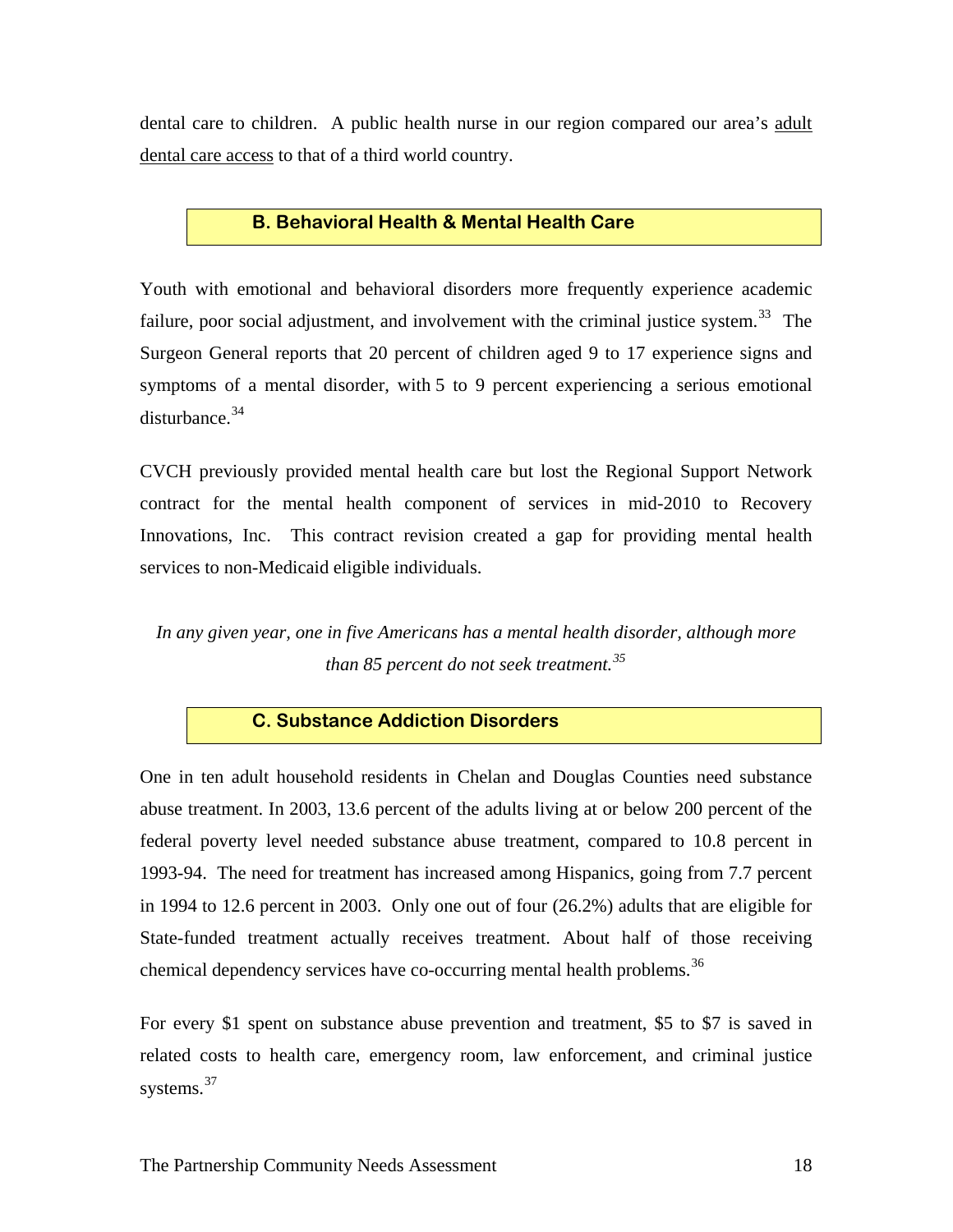#### **D. Elderly Care & Support**

As "baby boomers" age and retire, the need for support and access to services will increase. Washington State's population aged 60 and older is projected to increase by 75 percent by the year 2025.<sup>[38](#page-24-0)</sup> The main source of unpaid assistance to elderly living at home is from family, friends or neighbors. More than half of these caregivers are employed full time with the majority of them women.<sup>[39](#page-24-0)</sup> Federal funds and State Medicaid have traditionally provided for seniors. Since 2000, those funds have been reduced and many elder-care field staff positions, or case managers, have been eliminated. Without those safety net first contact responders, who often are the seniors' only social interactions, seniors suffer isolation, depression and undetected illnesses. Those case managers were often the first line of defense against abuse, neglect or ill health.

## **Suggested Areas of Focus of People's Health**

- Promote and support community-based health services.
- Support community-based mental health services, which are more effective and less expensive than institutional care.
- Help elderly access services that provide protection from isolation, depression, abuse, financial exploitation and neglect.
- Assist elderly individuals to become independent and maintain their independence.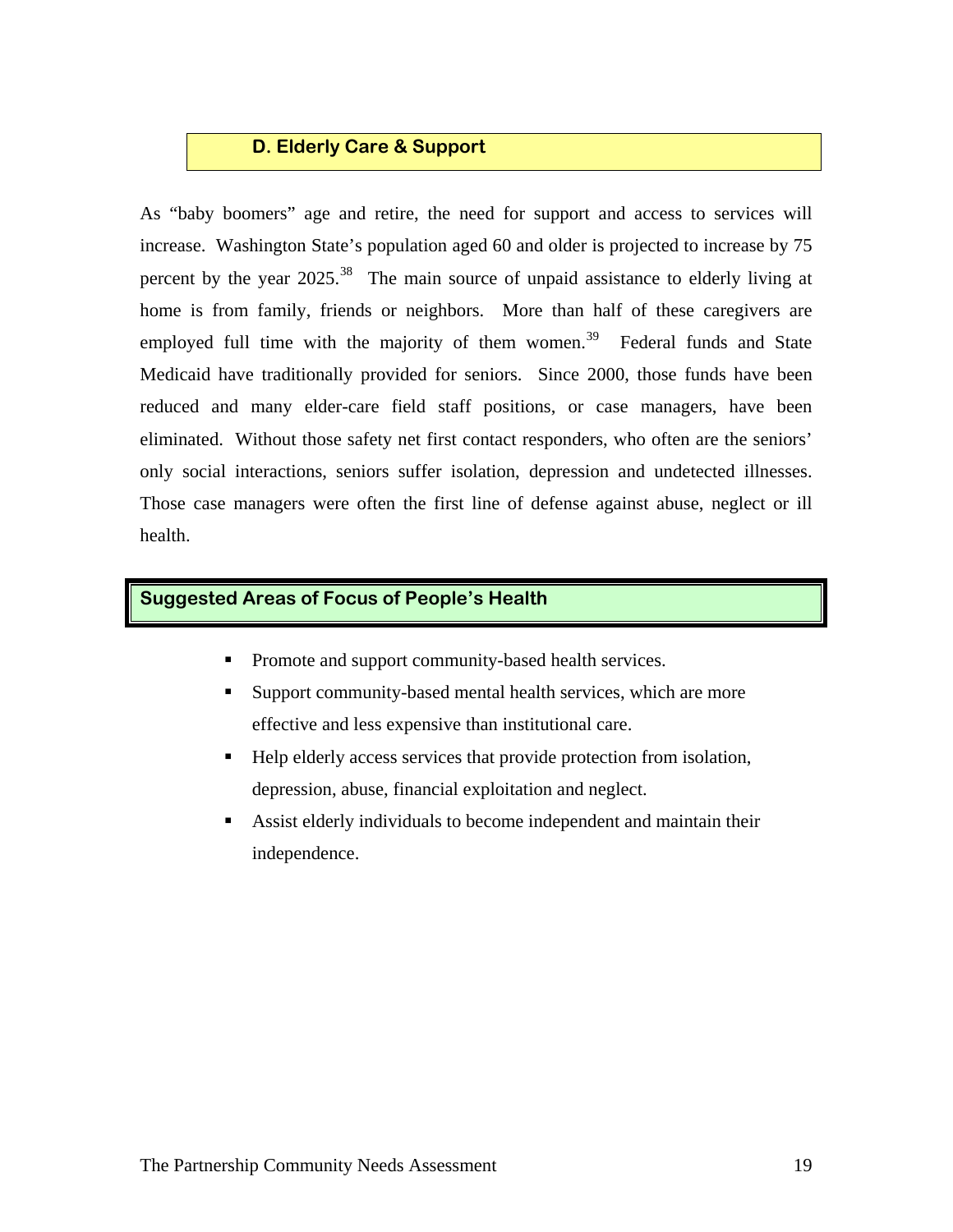## **V. Preventative Care Pays Off**

- Operate flexible program models that account for differences in individual consumers.
- Address an array of needs and provide links to appropriate services.
- **•** Demonstrate collaboration and efficiency among service providers, which are driven by the consumers and what they know about their own needs.
- **•** Offer intensive services that produce long-term change.
- Create mentoring programs to support families, youth and elderly.
- Help assist adults and families recovering from abuse, criminal justice, and financial instability through mirroring or mentoring programs.
- **Establish strong networks for Basic Human Services including housing,** shelter, food, subsistence benefits, elderly connections, care and services.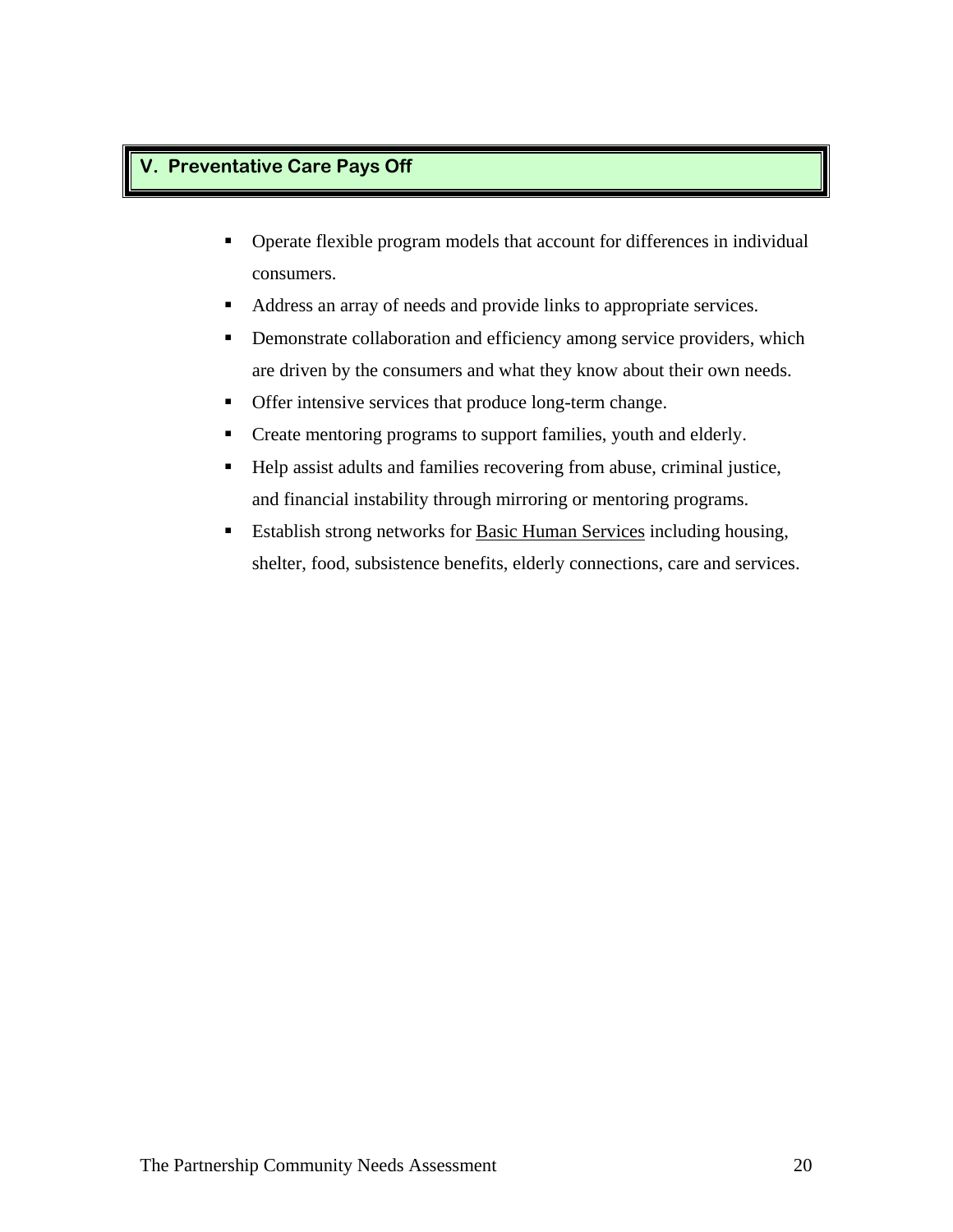## <span id="page-23-1"></span>**Community Needs Assessment 2010 End Notes**

http://www.voicesforamericaschildren

 $\overline{a}$ 

<sup>9</sup> Chelan-Douglas Child Services Association. "Community Assessment." 2009-2012<br><sup>10</sup> North Central Washington Educational Service District #171. June 2010

<sup>12</sup> New York Times Magazine. Gertner, Jon. "Forgive Us Our Student Debts." June 11, 2006.

<sup>13</sup> Miller, Beth. "Critical Hours: Afterschool Programs and Educational Success." 2003. Nellie Mae

Education Foundation. [Cited January 28, 2007].

- <sup>15</sup> Big Brothers Big Sisters. [Cited January 28, 2007].
- <sup>16</sup> Chelan Douglas Community Action Council. 2010

<sup>17</sup> North Central Washington Educational Service District #171. June 2010

- 
- <sup>18</sup> US Census. American Community Survey,  $2006 2008$ .<br><sup>19</sup> US Department of Agriculture. "Reaching Those in Need: Food Stamp Participation Rates in 2005."

<sup>21</sup> Washington State Department of Social and Health Services. Research & Data Analysis Division, "Client" Data: DSHS Clients Counts and Service Costs." February 2008

 $22$  Northwest Regional Educational Laboratory. 2001

<sup>23</sup> Northwest Regional Educational Laboratory. 2001

<sup>24</sup> Ten-Year Plan to End Homeless in Chelan and Douglas Counties. 2010

 $25$  Washington State Superintendent of Public Instruction. "Healthy Youth Survey." 2008

<sup>26</sup> Washington State Department of Social and Health Services, Research and Data Analysis, County Reports July 2010

 $27 \text{ Washington State Department of Social and Health Services, Research and Data Analysis, County}$ Reports July 2010

28 Urban Institute. "Health Insurance Trends." 2007

<sup>29</sup> Harvard University Study cited in USA Today April 28, 2005.

<sup>30</sup> "Health Care Disconnect: Gaps in Coverage and Care for Minority Adults." The Commonwealth Fund. 2005

<sup>31</sup> "The Economic and Clinical Impact of Community Health Care Centers in Washington State". Dobson DaVanzo, Nov. 2008.

<sup>32</sup> "Access to Community Health and Wasted Expenditures on Avoidable Emergency Room Visits: Summary of Findings, 2006." NACHC, Sept. 2006.

<sup>33</sup> National Center of Education Research. "An Overview of Findings From Wave 2 of the National Longitudinal Transition Study-2 (NLYS2)." U.S. Department of Education, Institute for Education Services. 2006

<sup>34</sup> Mental Health: A Report of the Surgeon General. U.S. Department of Health. 1999

<span id="page-23-0"></span><sup>&</sup>lt;sup>1</sup> Child & Family Policy Center. "Early Learning Left Out: An Examination of Public Investments in Education and Development by Child Age." [Cited January 28, 2007].

<sup>&</sup>lt;sup>2</sup> The Impact Of Adverse Childhood Experiences, Dr. Robert F. Anda, MD, MS, Cited May 18, 2010.

<sup>&</sup>lt;sup>3</sup> Chelan-Douglas Child Services Association, Needs Assessment, 2009-2012.

Washington State Department of Early Learning, "Washington State Child Care Subsidy Policy Report."

<sup>(</sup>Cited January 30, 2008)<br><sup>5</sup> National Women's Law Center, ''State Child Care Assistance Policies 2007: Some Steps Forward, More Progress Needed." September 2007 Issue Brief

<sup>&</sup>lt;sup>6</sup> Report on Child Care in Chelan and Douglas Counties. Child Care Resource and Referral. September 2008

<sup>&</sup>lt;sup>7</sup> National Women's Law Center, "State Child Care Assistance Policies 2007: Some Steps Forward, More Progress Needed." September 2007 Issue Brief

<sup>&</sup>lt;sup>8</sup> United Way. "Early Learning Matters: Making The Case." (Cited January 9, 2007)

<sup>&</sup>lt;sup>11</sup> Washington State Department of Social and Health Services. Research & Data Analysis Division, "Client Data: DSHS Clients Counts and Service Costs." February 2008

<sup>&</sup>lt;sup>14</sup> Corporation for National and Community Service, 2008

<sup>&</sup>lt;sup>20</sup> Washington State Department of Social and Health Services. Research & Data Analysis Division, "Client Data: DSHS Clients Counts and Service Costs." February 2008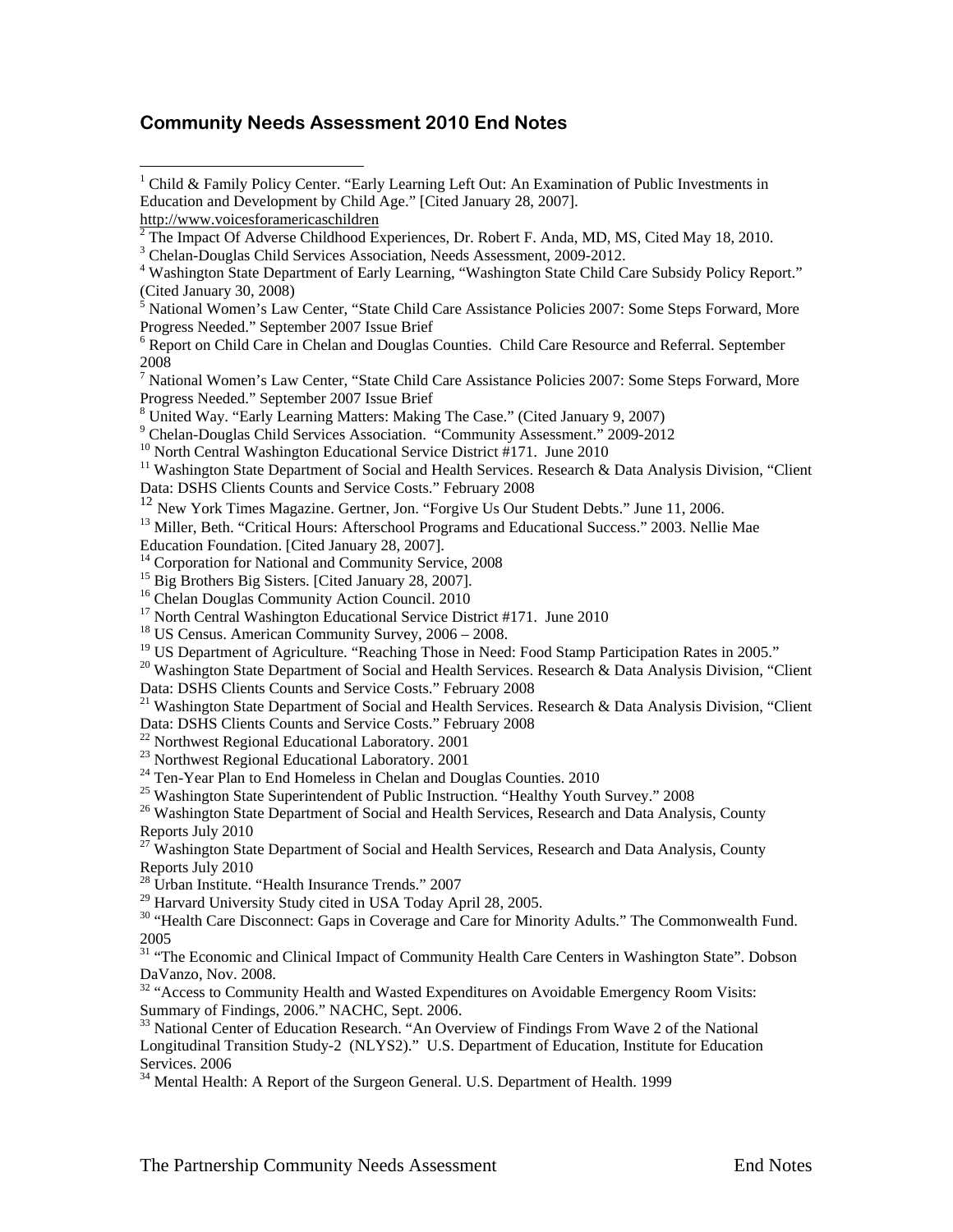<span id="page-24-0"></span><sup>35</sup> Department of Health and Human Services. "Surgeon General's Report on Mental Health." 1999 [Cited January 28, 2007]

<sup>36</sup> Washington State Department of Social and Health Services, Research and Data Analysis, County Reports July 2010

<sup>37</sup> Governor's Council on Alcohol & Drug Abuse Programs, Office of Mental Health and Addiction Services. "The Domino Effect: A Business Plan for Re-building Substance Abuse Prevention, Treatment & Recovery." 2006

<sup>38</sup> Washington State Office of Financial Management. "Projections of the State Population by Age, Gender and Ethnicity/Race: 2000 to 2030." 2008

<sup>39</sup> Washington State Department of Social and Health Services, Aging & Disability Services Administration. "Informal/Family Caregiver Fact Sheet." 2010